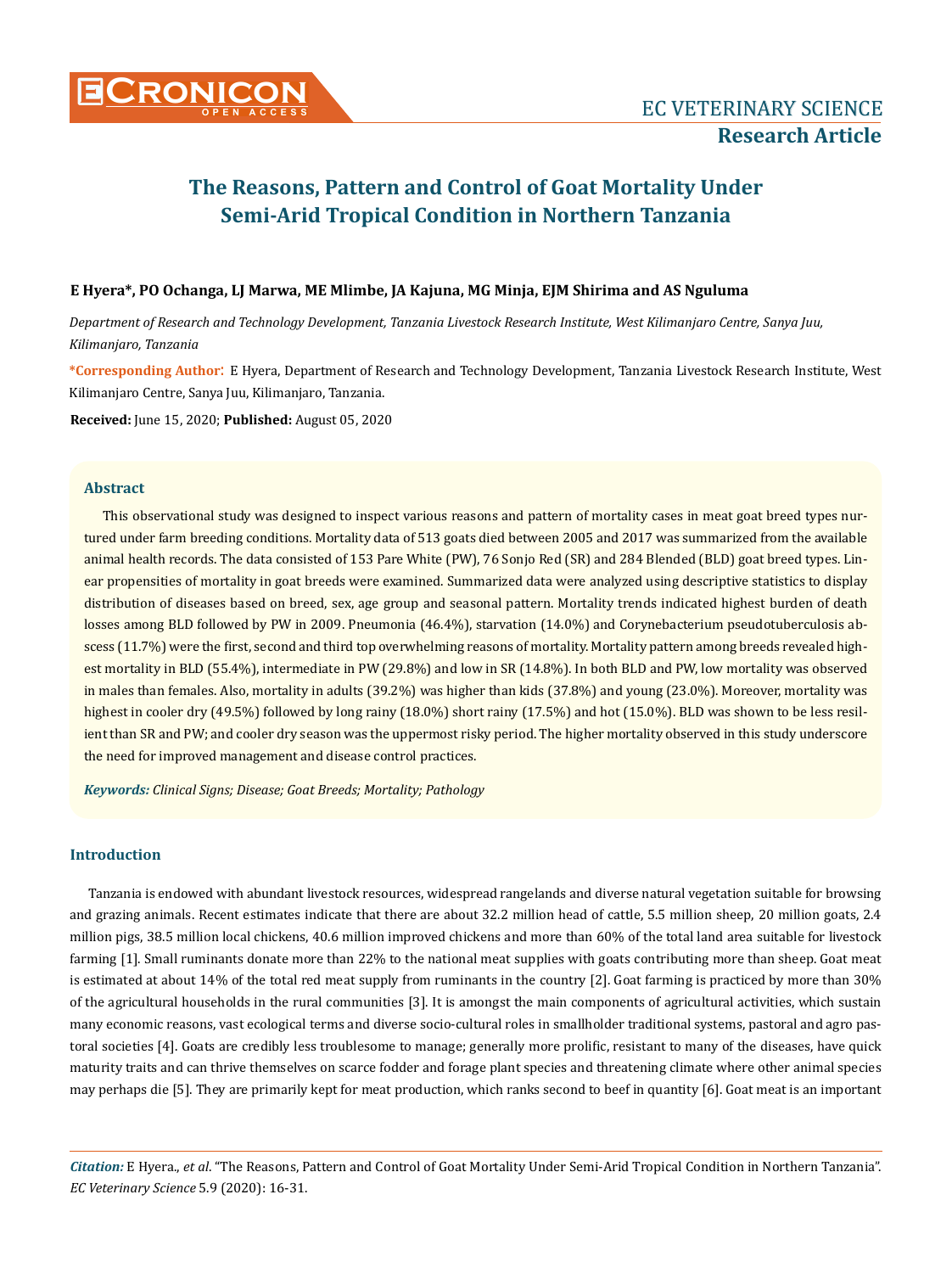17

animal protein source in the diets of the poor in the rural areas and sustains the well-being of many traditional farmers in the country [7]. Also, goats provide extra income, manure, raw materials (hides and skins) and intangible benefits such as insurance against tragedies, savings and investments in addition to other socio-economic purposes and traditional culture rituals [8]. Thus, goats mark a very useful multipurpose input especially to the livelihood resilience and survival of the rural poor [7].

At present, the profitability of goat production in Tanzania is limited with a number of challenges that seriously affect its economic returns. High prevalence of diseases and parasites, high mortality rates and critical feed shortages are amongst the foremost constraints to goat productivity in this sector [9,10]. These constraints are considered to be major contributors to negative genetic progress and diminished benefits of high production performance in goats resulting in low production coefficients. Present figures indicate low kidding percentage 30 - 50%, low offtake rate of 15 - 25% per annum, low growth rates of 5 - 7 g/day, high kid mortality rates of 20 - 40%, adult mortality rates 8 - 15%, average carcass weight about 12 - 15 kg and poor nutritional status resulting in infertility and tremendous reproductive wastage such as delayed estrus, abortions and long kidding intervals [11]. In addition, management procedures in the semi-arid tropical regions are not ideal resulting in high morbidity and mortality mainly amongst neonates and the young [12]. Knowledge of goat mortality due to various reasons basing on breed, sex, age group and seasonal occurrence under a specific production system is relevant in developing herd health management to reduce incidences of morbidity and mortality [13]. It was therefore worthy carrying out this descriptive study to inspect various reasons and pattern of mortality cases in meat goat breed types nurtured under farm situations in the northern zone of Tanzania. This paper ultimately identified a set of management options for the forthcoming mortality control and amelioration in goat productivity in the semi-arid tropical climate.

### **Materials and Methods**

#### **Study site**

The study was carried out at the Tanzania Livestock Research Institute, West Kilimanjaro Centre in Northern Tanzania. The Centre is situated at 3°S latitude and 39°E longitude, at an altitude of approximately 1270 meters above sea level. The farm falls in the area, which is characterized by erratic rainfall ranging between 450 - 700 mm. The long rainy season extends from Late-March to May; whereas short rainy season occurs from November to December. Cooler dry season begins throughout June to October and is characterized by prolonged coldest and dry weather with recurrent cloudiness, slight fog, tiny snowfall and strong winds blowing at speed up to 25 km/hr. The hot season lasts on average from January to Mid-March. The area experiences temperature ranging between 11.7°C - 27.8°C. The soils are predominantly dark brown in colour and silt loam with extremely deprived moisture holding capacity due to its insufficiency in organic matter. The dominant vegetation type is savanna with Acacia trees, natural grass and legume pasture forages.

#### **Study data**

Mortality data on the diagnosed diseases/conditions in 513 goats died between 2005 and 2017 was obtained from the available animal health records of the Centre. Data regarding the epidemiological features such as age, breed and sex, date of death, clinical signs, pathological findings and conclusive diagnosis were recorded. The data consisted of 153 Pare White (PW), 76 Sonjo Red (SR) and 284 Blended (BLD) goat breed types. All animals were conserved under semi-intensive breeding environment with identical feeding status and sheltered in permanent wooden houses each with raised floor and size for caring up to 75 heads. Goats were allowed to browse green pasture forages during the day for 8 hours and were provided with fresh drinking water. Concentrate and vitamin-mineral supplementation and herd health care practices such as deworming and vaccination against anthrax were occasionally carried out. Peste des petits ruminants (PPR) and contagious caprine pleuropneumonia (CCPP) vaccines were not given to the farm animals for the whole period. Farm flocks were secured against possible interaction with animals from the neighboring settlements and pastoral societies.

## **Determination of reason for death**

Reason for death was established based on observation of clinical signs, morphological characteristics of the parasites, lesions and pathological changes in organs and/or tissues following postmortem examination. Wherever manifold diseases or conditions were diagnosed, demise was accredited to the disease that produced the greatest pathology in critical organs and/or tissues.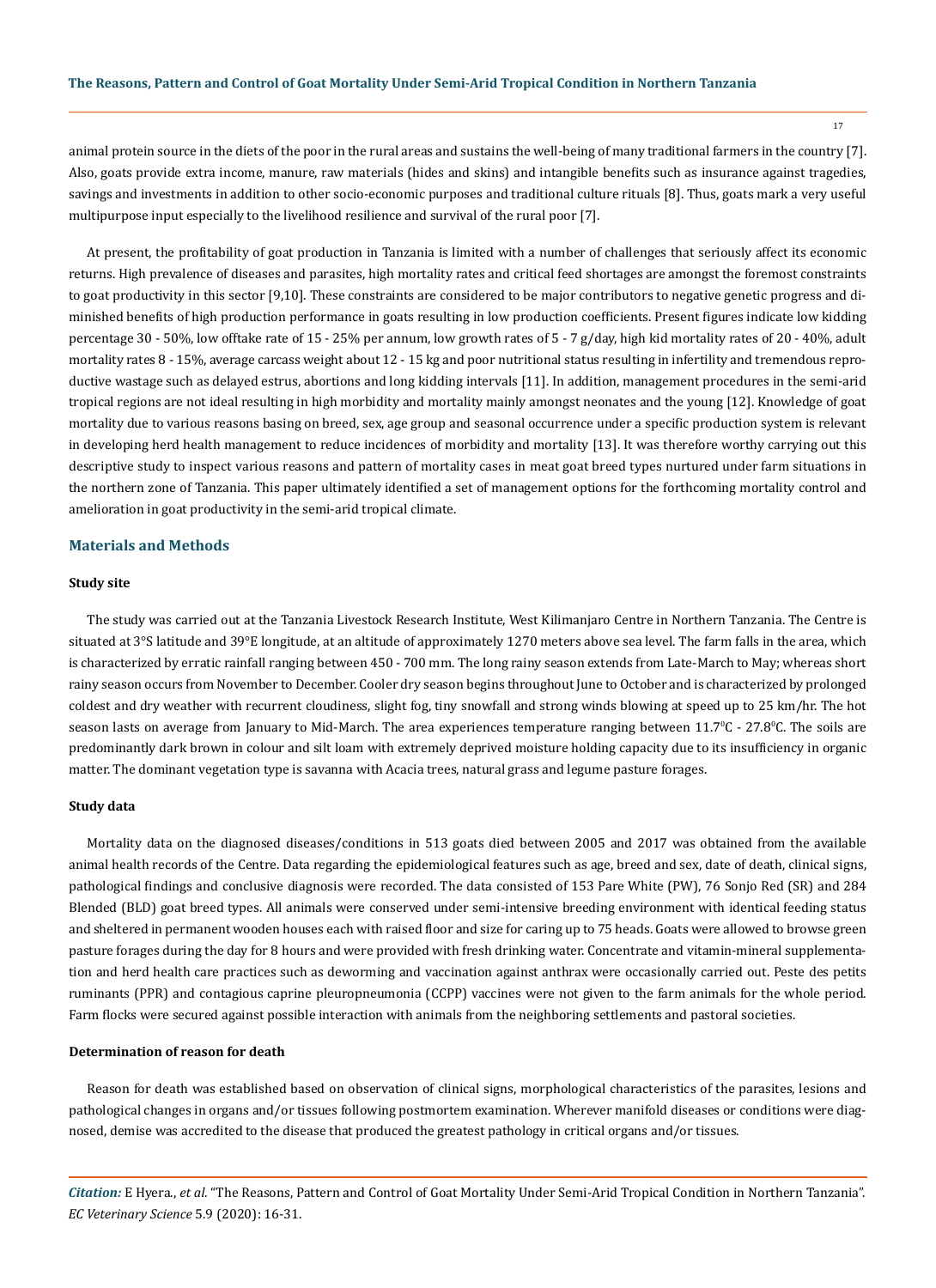#### **Data management and analysis**

Data obtained from the records were entered into Microsoft Excel spreadsheet and were summarized prior to analysis. The animals were grouped as kids (0 - 4 months), Young (4 - 12 months) and adults (More than 1 year). The seasonal classification was defined as follows: (a) January to Early March as hot season (b) Late March to May as long rainy season (c) June to October as cooler dry season and (d) November to December as short rainy season. Linear trends of mortality in goat breeds at the farm from 2005 to 2017 were examined. Summarized data were scrutinized and subjected to standard statistical procedures. Descriptive statistics were generated to display distribution of diseases/conditions based on breed, sex, age group and seasonal pattern, which were presented in tables. Number of deaths attributable to a specific cause/effect was calculated as the fraction of the total number of deaths due to all causes [14]. The rates of recurrence of diseases/conditions were presented in percentages.

#### **Results and Discussion**

Trends of mortality in goat breeds showed almost closely parallel inclinations and intersections, which might be depending on breed influences and variations in climate and management conditions between years (Figure 1). Along the trends, few deaths were usual in SR compared to PW. In 2009 there was very high burden of mortality; mostly in BLD followed by PW whereas in 2012 and 2014 the mortality in BLD was lower than PW and SR. The highest mortality in BLD and PW in 2009 might be due to the witnessed climate related disasters such as prolonged extreme weather and intensification of infectious diseases [15]. The extended drought condition might have caused poor rangeland conditions and critical feed shortage at the farm, which might result to imbalances between the diet consumed and metabolic needs of animals, and increased mortality due to starvation in that period. Also, nutritional stress from starvation might cause depressed resistance due to immune suppression, which might result to increased mortality from diseases, parasites or accidents that might perhaps be avoided [16]. BLD is a composite breed, which has combined mainly the blood of two large breeds (30% Boer of South Africa and 55% Kamorai of Pakistan) and 15% Tanzania indigenous goat [17]. The breed is much affected by feed shortage as its large size requires more nutrients compared to PW and SR. PW and SR are indigenous breed strains belonging to the Small East African (SEA) breed. Persistent low trend of mortality observed in SR indicates that the breed subtype is more resilient to the arid and semi-arid tropical conditions than PW and BLD.



*Figure 1: Trends of mortality in goat breeds at the farm.*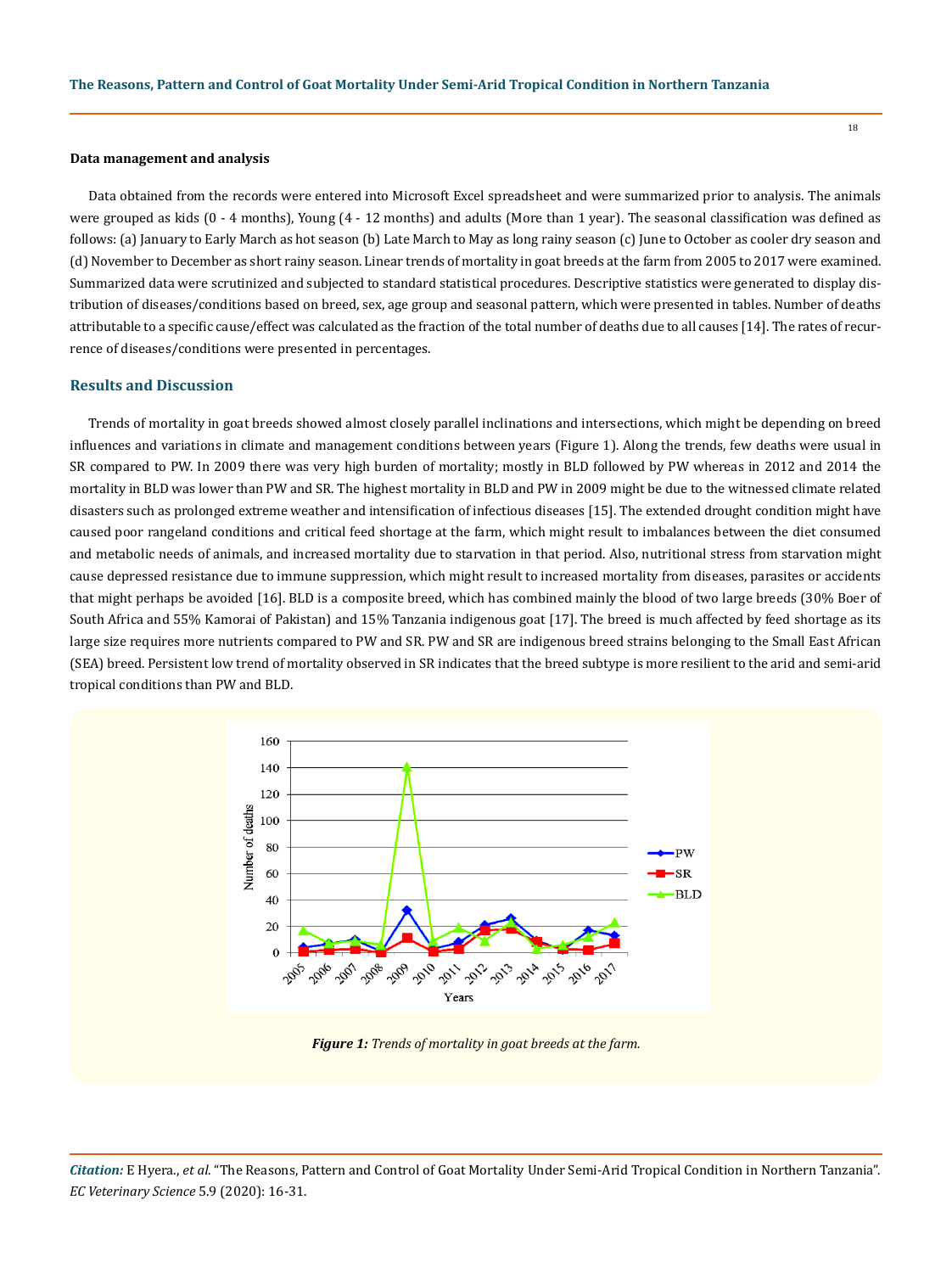|                                                                            | <b>PW</b>   |               | <b>SR</b>   |               | <b>BLD</b>    |               |                |
|----------------------------------------------------------------------------|-------------|---------------|-------------|---------------|---------------|---------------|----------------|
|                                                                            | <b>Male</b> | <b>Female</b> | <b>Male</b> | <b>Female</b> | <b>Male</b>   | <b>Female</b> | <b>Total</b>   |
| <b>Reason for death</b>                                                    | n (%)       | n(%)          | n (%)       | n (%)         | n(%)          | n(%)          | n(%)           |
| Pneumonia                                                                  | 20 (3.90)   | 38 (7.41)     | 19 (3.70)   | 24 (4.68)     | 57(11.1)      | 80 (15.6)     | 238 (46.4)     |
| Starvation                                                                 | 14 (2.73)   | 8(1.56)       | 5(0.97)     | 4(0.78)       | 15 (2.92)     | 26 (5.07)     | 72 (14.0)      |
| Abscess                                                                    | 9(1.76)     | 12 (2.34)     | 6(1.17)     | 3(0.60)       | 7(1.36)       | 23 (4.48)     | 60 (11.7)      |
| Traumatic injuries                                                         | 4(0.78)     | 3(0.60)       | 4(0.78)     | 0(0.0)        | 5(0.97)       | 17 (3.31)     | 33 (6.43)      |
| Helminthosis (11<br>H. contortus, 5 F.<br>hepatica, 2 C. tenui-<br>collis) | 3(0.60)     | 3(0.60)       | 1(0.20)     | 1(0.20)       | 8(1.56)       | 2(0.39)       | 18 (3.51)      |
| Plant toxin                                                                | 1(0.20)     | 7(1.36)       | 1(0.20)     | 2(0.39)       | 1(0.20)       | 4(0.78)       | 16(3.12)       |
| Rumen impaction (7<br>plastics, 5 mixed, 2<br>hair, 1 cloth)               | 1(0.20)     | 6(1.17)       | 1(0.20)     | 1(0,20)       | 0(0.0)        | 6(1.17)       | 15 (2.92)      |
| Bloat (11 Frothy<br>bloat, 3 Abomasal<br>bloat)                            | 2(0.39)     | 4(0.78)       | 0(0.0)      | 1(0.20)       | 3(0.60)       | 4(0.78)       | 14 (2.73)      |
| Snake bite                                                                 | 3(0.60)     | 2(0.39)       | 1(0.20)     | 0(0.0)        | 1(0.20)       | 5(0.97)       | 12 (2.34)      |
| Pox                                                                        | 2(0.39)     | 0(0.0)        | 0(0.0)      | 0(0.0)        | 2(0.39)       | 6(1.17)       | 10(1.95)       |
| Enteritis                                                                  | 1(0.20)     | 4(0.78)       | 1(0.20)     | 0(0.0)        | 3(0.60)       | 1(0.20)       | 10 (1.95)      |
| Gastric trichobezoar                                                       | 0(0.0)      | 2(0.39)       | 0(0.0)      | 1(0.20)       | 1(0.20)       | 0(0.0)        | 4(0.78)        |
| Tick infestation                                                           | 0(0.0)      | 1(0.20)       | 0(0.0)      | 0(0.0)        | 0(0.0)        | 2(0.39)       | 3(0.60)        |
| Hepatic fatty cir-<br>rhosis                                               | 0(0.0)      | 1(0.20)       | 0(0.0)      | 0(0.0)        | 1(0.20)       | 1(0.20)       | 3(0.60)        |
| Obstructive atelec-<br>tasis                                               | 0(0.0)      | 0(0.0)        | 0(0.0)      | 0(0.0)        | 1(0.20)       | 1(0.20)       | 2(0.39)        |
| Dystocia                                                                   | 0(0.0)      | 1(0.20)       | 0(0.0)      | 0(0.0)        | 0(0.0)        | 0(0.0)        | 1(0.20)        |
| Salmonellosis                                                              | 0(0.0)      | 0(0.0)        | 0(0.0)      | 0(0.0)        | 1(0.20)       | 0(0.0)        | 1(0.20)        |
| Coccidiosis                                                                | 1(0.20)     | 0(0.0)        | 0(0.0)      | 0(0.0)        | 0(0.0)        | 0(0.0)        | 1(0.20)        |
| Total for sex                                                              | 61 (11.9)   | 92 (17.9)     | 39 (7.60)   | 37 (7.21)     | 106<br>(20.7) | 178<br>(34.7) |                |
| Total for breed                                                            | 153 (29.8)  |               | 76 (14.8)   |               | 284 (55.4)    |               | 513<br>(100.0) |

*Table 1: Reasons of mortality in goats based on breed and sex-wise pattern.*

Proportionate reasons of goat mortality centered on breed and sex pattern is presented in table 1. The most frequent diagnosed overwhelming reason of mortality was pneumonia, with 46.4% of the total cases, followed by starvation (14.0%), abscess (11.7%), traumatic injuries (6.43%), helminthiasis (3.51%), plant toxin (3.12%), rumen impaction (2.92%), bloat (2.73%), snake bite (2.34%), pox (1.95%), enteritis (1.95%) and gastric trichobezoar (0.78%). Other causes of mortality included Liver cirrhosis (0.60%), tick infestation (0.60%) and obstructive atelectasis (0.39%). Also, there were three other diseases or conditions with a single (0.20%) case of each, including dystocia, salmonellosis and coccidiosis. Mortality pattern among breeds revealed highest mortality in BLD (55.4%), intermediate in PW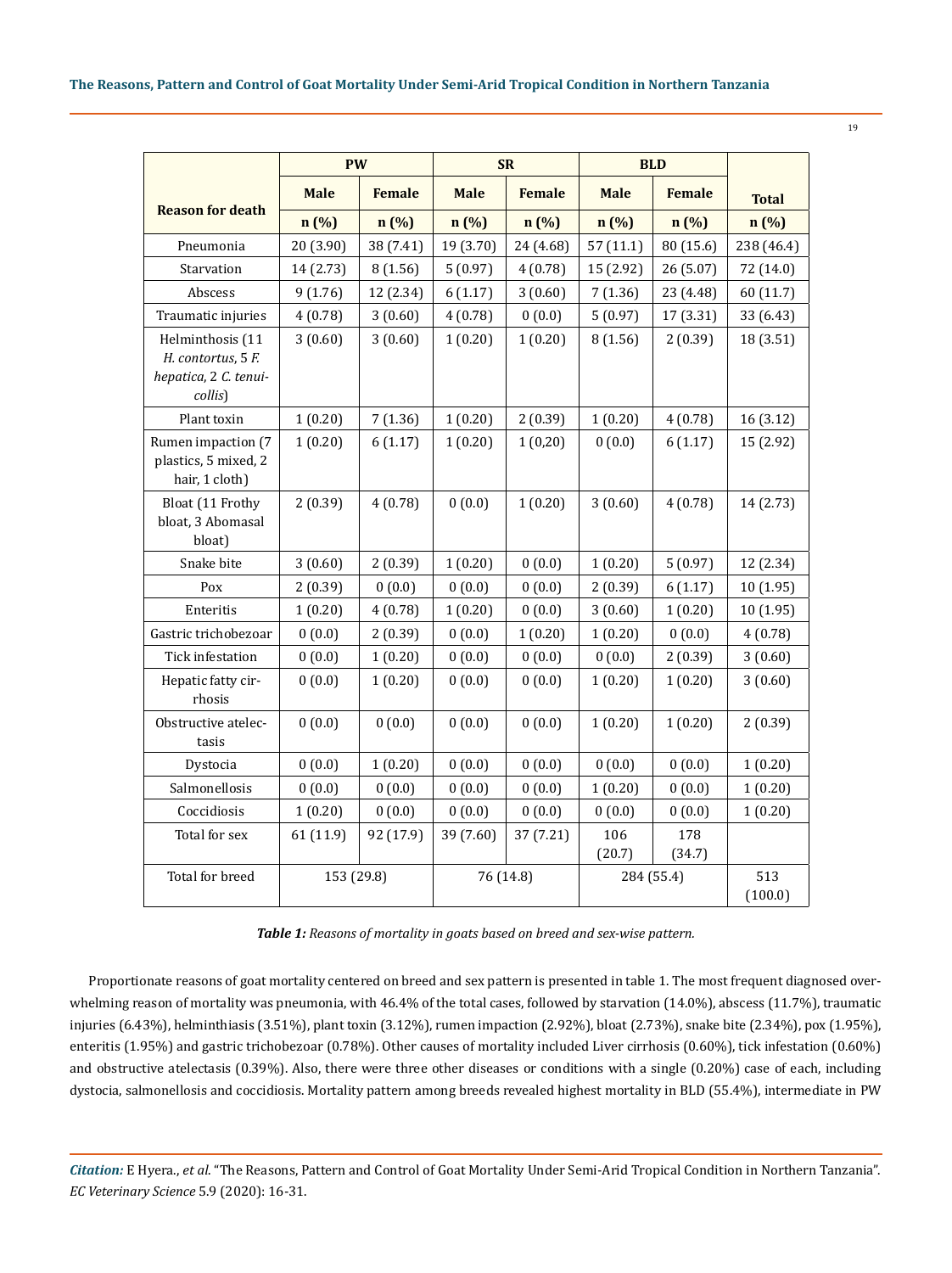(29.8%) and least in SR (14.8%). Fatality cases of pneumonia, starvation, abscess, traumatic injuries, helminthosis, bloat, snake bite and pox were uppermost in BLD followed by PW and SR; whereas, plant toxin, rumen impaction and enteritis caused most deaths in PW followed by BLD and SR. In both BLD and PW, low mortality was observed in males compared to females. In SR, mortality was somewhat higher in males (7.60%) than females (7.21%), but it is not certain if the difference is significant since the figures were not subjected to statistical test.

The higher mortality due to pneumonia observed in this study might be related to poor herd health management conditions such as reduced access to better nutrition, little effort to sanitary practices and deprived air quality circumstances in herd housing, which might result to severe stress, depressed immune function and increased impact of respiratory diseases to which goats are very vulnerable [18]. As well, several infectious diseases in goats such as PPR, CCPP, caprine arthritis and encephalitis can be characterized by pneumonia symptoms. Selenium and Vitamin C deficiency has been associated with the incidence of lung infections in small ruminants [19]. Goats that died of pneumonia showed signs of anorexia, dullness, acute depression, apathy, labored breathing, coughing, raised body temperature, mucus to mucopurulent nasal discharge, emaciation, sunken eyes and foamy nasal discharge. Pathological vicissitudes diagnosed were abnormal fluid in the pleural cavity, congested trachea and lungs, fibrinous observances in the thoracic cavity and external surface of the lung, hyperplasia of the bronchial tubes and mediastinal lymph nodes, hemorrhages over serosal exteriors, purulent otitis exudates in the bronchi, bronchioles and alveoli and frothy secretions in the respiratory tract. However, there were no clinical records of sorts of pneumonia and explicit etiological agents. Clinical diagnosis of pneumonia is intricate and it comprises physical examination for signs, imaging, serological testing, isolation and identification of etiological agents complemented with postmortem examination of the lungs. Pneumonia is often ranked as one of the most intense health problems of small ruminants in the tropics, which cause huge production losses through morbidity and mortality [20]. It can lead to momentous economic demolition due to demises, diminished live weight, marketing snags, high costs of prevention, control and treatment, and weakened thriftiness [21,22]. In one previous study on incidence and causes of mortality of goats in Nigeria [23], pneumonia accounted for 35.6% of all cases. Besides, Mellado., *et al*. [24] and Ramirez-Bribiesca., *et al*. [25] reported pneumonia to be responsible for the death in 55% and 18% of goats necropsied, respectively, in Mexico. Moreover, Debien., *et al*. [26] reported pneumonia as the cause of mortality in 13.8% of goats submitted for necropsy in Quebec, Canada. In addition, it accounted for 38.24% of all fatality cases in goats in India [27]. Still, one study in Bangladesh suggested bacterial pneumonia as endemic that gives emphasis to the need for prevention and control measures [22].

Starvation was the second overwhelming reason of mortality in this study and it could be related to climatic conditions and minimal or lack of control and management of the grazing land according to seasonal variation, which might resulted to critical feed shortages due to poor range conditions. The risk of mortality due to starvation in goats might be triggered by minimal or absence of supplemental nutrition. The clinical signs observed in malnourished goats were wasting/emaciation related to loss of muscle mass, recumbent to conserve metabolic resources, hypothermia and failure to regain the standing position. Undernourished newborn kids were lethargic, failed to suckle colostrum for the first 36 hours after birth, gained heat shivering due to diminution of their limited body stores of energy generating nutrients and died. Postmortem findings showed complete exhaustion of body fat reserves, acute hyperemia of the intestinal mucosae indicative of demand for nutrients and carcasses showed muscle proteolysis. Starvation caused by poor forage condition has been reported to be among the main reasons of goat mortality in the arid and semi-arid tropical regions [28].

*Corynebacterium pseudotuberculosis* abscess was the third most frequent reason of goat mortality in this study and it was due to a chronic granulomatous infectious disease of farmed small ruminants called caseous lymphadenitis (CLA). The deaths from CLA in this study might be associated with absence of operational implementation of prevention strategies and effective control measures for the disease at the farm. The characteristic sign observed for the disease was swollen lymph nodes in front of the shoulder, in the flank, perineum and at the base of the ear. The locations of abscesses judged as the cause of death were perineal lymph nodes and visceral structures such as mesenteric lymph nodes, lungs (death due to respiratory failure) and liver (death due to liver failure). Thirteen goats that died from visceral abscesses were emaciated indicating systemic complications. Mortality data on pseudotuberculosis in this study showed that the

*Citation:* E Hyera., *et al*. "The Reasons, Pattern and Control of Goat Mortality Under Semi-Arid Tropical Condition in Northern Tanzania". *EC Veterinary Science* 5.9 (2020): 16-31.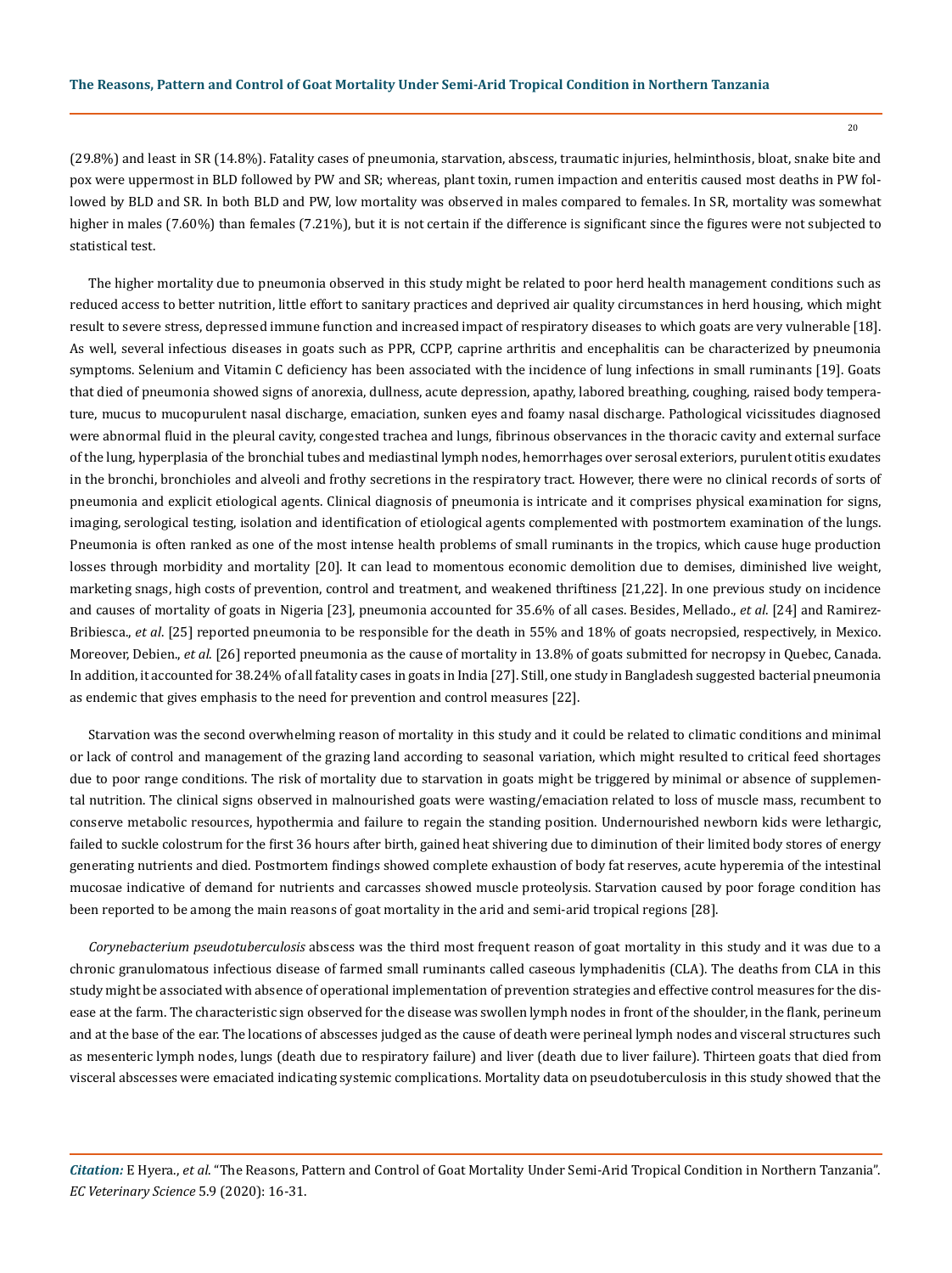disease might be widespread within goat flocks and it deserves much attention due to its contagious nature and its importance in the contamination of meat and milk. However, there are scanty previous data in the Tanzanian literature on its prevalence on farms and its relative role in goat mortality. Clinical diagnosis of CLA is often difficult as most of the sick animals do not show clinical signs. The majority of cases are identified during postmortem examination. Also, its actual incidence has been understated since it is not a notifiable disease in many countries [29]. CLA has been reported as one of the most important causes of mortality in small ruminants and is responsible for significant economic damages for producers in some countries owing to reduction in the amount and quality of milk, culling of infected animals, downgrading of the infected organs and condemnation or trimming of carcasses at slaughter [29,30]. It accounted for 3.9% of the mortality in goats in Quebec, Canada and carcasses had internal infections [26].

Traumatic injuries and helminthosis were other important reasons for death losses in this study. Traumatic injuries might occur due to fighting, intense strike with blunt substances, trampling and sticking of legs at timber flooring spaces in raised houses. Injuries appraised as the cause of deaths were fractures, wounds and ventral abdominal hernia (torn parietal peritoneum and subcutaneous prolapse) caused by horn goring. The risk of injury in goats might be triggered by the neglect in husbandry practices such as dehorning and hoof trimming, and poorly maintained houses. Besides, fatality cases of helminthosis might be related to the adopted semi intensive husbandry practices of goat raising, their feeding habit (browsers), occasional deworming routine attached and direct transmission due to confinement. The presence of helminth parasites at the farm might perhaps linked to low lying location of the farm rangelands and polluted source of drinking water for the livestock. The clinical signs observed in some of the helminth infected goats were lack of appetite, hair deplumation and weight loss, anemia with pallor of mucous membranes of the eyes and mouth, distended abdomen, weakness and finally death. Usually, helminth infestations in goats range from acute illness with frequent rates of high mortalities to various intensities of chronic disease with wavering degrees of morbidity. This is because goats have inferior ability to elicit a strong immune response against gastrointestinal parasites [31]. At autopsy, the helminth parasites incriminated as dominant cause of deaths were *Haemonchus contortus* with 11 (2.15%) cases followed by *Fasciola hepatica* 5 (0.97%) and *Cysticercus tenuicollis* 2 (0.39%). *H. contortus*, which is a blood sucking parasite, was seen attached in the abomasal mucosa. *F. hepatica* was found as immature flukes in the bile duct and gall bladder in the liver and it produced numerous lesions, which might cause serious damage to the infected organs. The prevalent abdominal locations for *C. tenuicollis* were omentum, mesentery and abomasum; few were embedded in the liver. Haemonchosis is a serious disease, detrimental to livestock health and productivity due to high morbidity, rapid mortalities and increased costs of management and prevention methods. The disease is often undiagnosed due to the nonspecific signs and absence of diarrhea and death can occur suddenly [32]. It was shown to be the second most significant cause of mortalities in small ruminants in Malaysia [33]. Further researchers reported haemonchosis in 16.47% of deaths in goats necropsied in Pakistan [34]. In another study in Brazil haemonchosis was observed to be endemic on the herds and it accounted for 14.5% of deaths in goats necropsied [35]. Besides, *F. hepatica* infestation leads to significant economic losses through high morbidity and mortality rates in domestic ruminants in endemic geographic areas. The disease can be easily mistaken for other conditions and in many serious cases sudden deaths happen without any clinical signs. Its prevalence is increasing in many areas of the world in association with warm, moist climatic conditions [36]. Still, scant research has focused on the epidemiology and economic loss of fasciolosis in the tropical region. The disease is classified as one of the most neglected tropical zoonotic diseases to stimulate research, education, awareness creation and sensitization amongst farmers on the infection and management [37]. A death case of one goat due to acute fasciolosis was reported by Hashemnia., *et al*. [38]. The observed mortality due to *C. tenuicollis* might be because heavy infestation caused secondary bacterial infection and/or severe liver damage resulting in sudden death [39].

Plant toxin accounted for 3.12% of all fatality cases in this study. The deaths from plant toxins might be caused when goats were starving due to poor forage condition of the grazing land brought by drought, over-grazing and invasive noxious plant species, which reduced the availability of quality sward species and forced the animals to browse extreme quantities of poisonous plants. In some plant species such as *Cynodon dactylon* etc. the stage of plant growth might be the reason for intoxications and consequential mortality although the most common reason for the toxic poisoning in goats is starvation [40]. Nine (1.75%) affected goats showed depression, tachycardia, noticeable jugular engorgement and purses, muscular trembles, quick collapses, sternal decubitus evolving to lateral recumbence, pad-

*Citation:* E Hyera., *et al*. "The Reasons, Pattern and Control of Goat Mortality Under Semi-Arid Tropical Condition in Northern Tanzania". *EC Veterinary Science* 5.9 (2020): 16-31.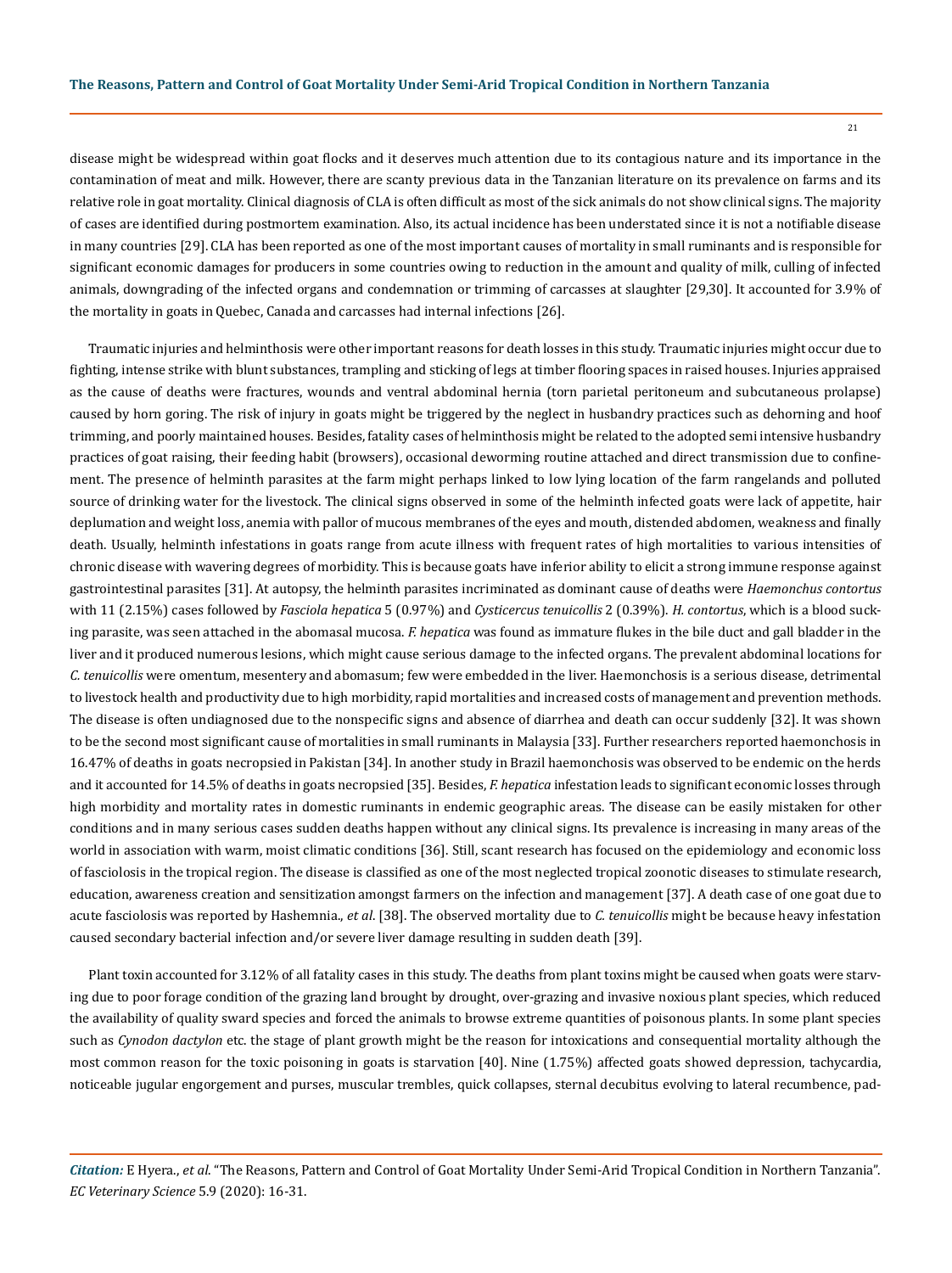dling and died suddenly after the onset of acute clinical signs. Seven (1.37%) goats showed salivation, mydriasis, bradycardia, depression, staggering, ataxia, coma and death. Autopsy findings showed small multifocal hemorrhagic tumefaction in lungs, kidneys, heart and congestion of the intestines. The findings might be linked to acute plant poisoning, which might have arrested aerobic metabolism mostly in cells with a high metabolic rate such as neurons and cardiac myocytes leading to rapid death from anoxia. Noxious plants of animal interest have been causing momentous losses on the conservation of biodiversity in various parts of the world, heavily in the production of herbivorous animals on rangelands with the direct losses connected to mortality [41]. Lopes., *et al*. [42] reported neonatal deaths in kids fed with colostrum from doe goats ingested toxic plant in Brazil. The toxicogenic plants frequently flourishing at West Kilimanjaro farmland that can affect the well-being of domestic ruminants include *Datura stramonium* and *Solanum incanum* belonging to the family Solanaceae, *Rhaponticum repens* in the family Asteraceae and *Cynodon dactylon* in the family Poaceae. *C. dactylon* may become poisonous to the livestock due to tryptophan-derived mycotoxins called ergot alkaloids induced by the toxic fungus strains of *Claviceps spp*. growing in the grass [43].

Rumen impaction accounted for 2.92% of the mortalities. The deaths accredited to rumen impaction occurred due to agglomeration of a large quantity of indigestible foreign materials in the rumen, which resulted to impaction along with mucus and food material into the rumen. The ingestion of indigestible wastes in goats might be due to indiscriminate feeding habit triggered by mineral deficiencies, negative energy balance owing to poor nutritional supplementation and the semi intensive management attached to them as the animals were allowed to browse and graze during the day for 8 hours. The observed clinical findings were depression, anorexia, recurrent bloat, suspended rumination and progressive weight loss. The foreign bodies found in necropsied animals were plastic 7 (1.36%), mixed 5 (0.97%), hair 2 (0.39%) and cloth 1 (0.20%). The occurrence of plastics and cloths in the rumen of goats might be attributed to inappropriate disposal of foreign bodies in the area. A series of studies in different areas of the world have reported on rumen impaction in domestic ruminants due to ingestion of plastics and cloths [44-46], nonetheless, there are no refereed publications reporting mortality in goats due to rumen impaction.

Referring bloat, it accounted for 2.73% of the demises. The types judged as the reasons of deaths in goats necropsied in this study were frothy bloat with 11 (2.14%) cases and abomasal bloat 3 (0.59%). The deaths from frothy bloat were observed in adult and young goats with mature rumen whereas losses attributed to abomasal bloat were seen in kids less than four weeks of age. Frothy bloat might occur due to overconsumption of wet grasses and lush young pasture forages. The symptoms diagnosed in frothy bloated goats were progressive distension of the abdomen on the left side, restlessness, increased salivation, biting and kicking at the abdominal region, frequent defecation and urination, grunting and extension of the neck and head, respiratory distress, collapse and finally death occurred within a short time after the onset of clinical signs. Necropsy findings revealed distension of the rumen and excessive foaming of the ruminal contents, congestion of the upper respiratory tract, hemorrhage of the tracheal mucosa, the lungs were compressed and bloody fluid was seen in the pericardial sac. As well, abomasal bloat might occur due to low levels of immunity from insufficient colostrum intake, vitamin or mineral deficits, ingestion of foreign bodies and microbial or fungal infection of abomasal wall [47]. The clinical signs observed in this case were weariness, swollen bellies with tinkling and splashing sound, fluid inflation of the stomach, teeth grinding, diarrhea and death. At necropsy, a gas-fill and hemorrhagic inflammation of the abomasum were seen, the abomasal contents turned into dark colored, ulceration and perforation of the abomasal mucosa was observed. Bloat is the most rapid life-threatening disorder, which causes serious economic losses in the livestock industry. A series of scientists have clarified on the events of bloat in domestic ruminants [47-49], but there are no refereed articles summarizing bloat as a reason of mortality in goats.

Regarding snake bite, it was liable for 2.34% of the death losses. The accidents were considered to occur during the day time when the animals were grazing and browsing pastures. Among the demises, 7 goats died suddenly in the field with nonspecific clinical signs; only presented respiratory signs of distress and restlessness, and 5 goats were found died in their houses during morning routines. Physical examination revealed two distinctive puncture wounds on the muzzle in 5 goats, on the lower jaw and neck region in 3 goats, on the upper part of the leg below elbow in 3 goats and on the fetlock in 1 goat. The fang hemorrhages were localized in 7 goats indicating elapid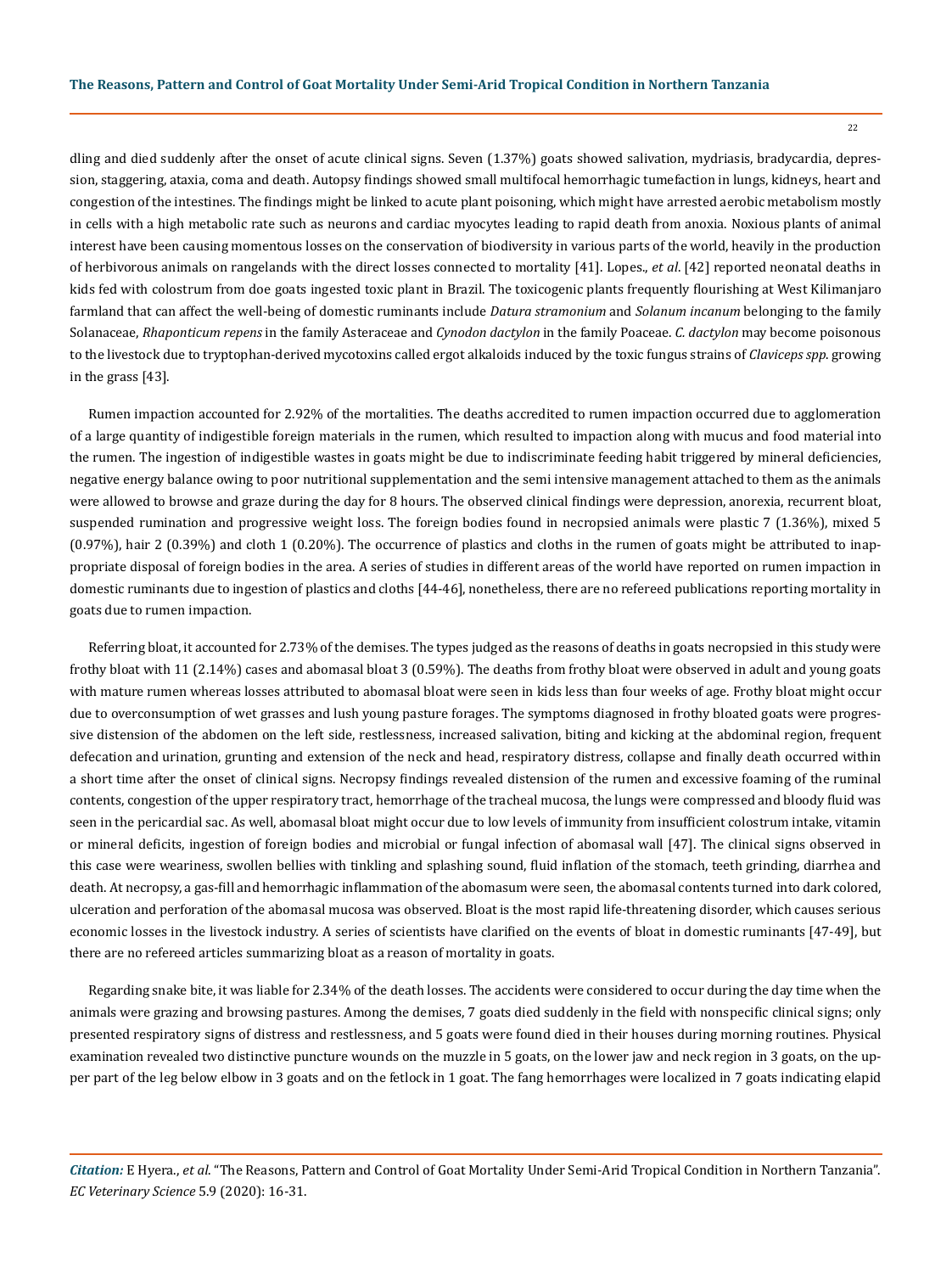bite and copious in 5 goats indicating viper bite. In reality, the venom of elapid snakes is primarily neurotoxic, which attack the central nervous system and causes paralysis, cardiovascular collapse and death from respiratory failure within 20 minutes to 6 hours. But, the venom of viper snakes is mainly hemotoxic and it causes local pain, swelling, oedema and profuse bleeding from the fang site. It is taken up more slowly through the lymphatics causing severe local effects and acute renal failure in case of complications and usually death happens within 2 to 4 days [50]. Cobra (*Naja spp*.) and Puff adder (*Bitis arietans*) are most common venomous elapid and viper snakes present at the farm, respectively. Necropsy findings showed expansion of subcutaneous tissues and connective tissues of muscles at the site of fang marks due to oedema and haemorrhage. In most carcasses, the lungs were congested and edematous, marked haemorrhages were observed on the lung and liver parenchyma, and the lumen of trachea was filled with frothy discharges. Also, multifocal petechial haemorrhages were diagnosed on the peritoneum and epicardium of heart. Snake-bite envenoming exhibits diverse diagnostic signs and it can be misdiagnosed with acute plant or other poisoning cases when the history of snakebite is absent especially in areas where the ailment is not common. However, in this study, sudden death with nonspecific clinical signs and presence of two fang puncture marks were clear indications of venomous snake bite [50,51]. The demises caused by snake-bite envenoming in this study makes it the significant disease diagnosed as it suggests broad impact to the public in terms of the burden of ailment and the poverty it causes as regards to mortality in domestic animals and potential economic losses. Venomous snake bites are liable for more than one hundred thousand deaths of animals in the World annually. Yet, the health systems in many countries where snake bites are common often lack the appropriate arrangements to collect strong statistical data on the problem [52]. This challenge makes a large proportion of the actual burden in the livestock to be unreported resulting to small number of observations and studies [53]. As a concern, snake-bite envenoming is contained within the list of priority neglected tropical diseases to stimulate numerous studies on the problem including its ecological determinants and supplement impetus to anti-venom development and funding investments for snake-bite prevention and treatment access ingenuities [52]. Several studies in the region have described the pathology of snake-bite in domestic ruminants [51,54,55].

Pox was another infection, which caused momentous demises. The mortality due to pox was attributed to severe systemic infection by virus of the genus *Capripoxvirus* classified in the subfamily *Chordopoxvirinae* of the family *Poxviridae*. This outbreak could be due to poor consideration of biosecurity measures and absence of regular prophylactic immunization of goat flocks. Diseased goats had high fever, depression, dyspnoea, peri-ocular swelling, nasal and ocular discharge, and excessive salivation. Six goats had acute respiratory distress and apparent pox lesions on the buccal and nasal mucosa, 1 goat was recumbent with foot lesions and 4 goats died without observable pox lesions. External autopsy results revealed raised epidermal lesions, erosive mucosal lesions on the nostrils and mouth, and evidence of the discharge described above. Further post-mortem findings showed ulcerations in the lining of the trachea and gastro-intestinal tract and lesions consisting of pale grey nodules in the lung. The clinical signs and diagnosed pathological changes in organs were indicative of malignant form of pox. This form of the disease is most serious and may cause high morbidity and mortality resulting to losses of production, damage to hide and skin and trade restrictions, and hence severe economic threat mainly to poor resource farmers. It has been reported to be more severe in kids and young animals than adults [56]. In susceptible herds, morbidity is often cited as 70 - 90% whereas the mortality in endemic regions reaches 5 - 10% in the outbreaks depending on the virulence of the pox virus. Indigenous breeds of goats are considered far less susceptible than exotic breeds introduced from Europe and Australia, in which infection and mortality are often approaching 100% [56,57].

Enteritis was a further fatal infection diagnosed in this study. This outbreak could be linked to indigestion produced by a sudden change in the diet due to alterations in grazing and climatic conditions, which might have triggered explosive growth and persistence of microorganisms responsible for the deaths in this case [23,58]. The risk of the disease eruption might be increased with inadequate hygiene. In 4 goats, the disease was characterized by a very rapid onset of symptoms such as acute distress, repeated laying on the sides, panting, grunting, recumbent with paddling and extension of the legs with the head and neck extended back over the withers. This last posture might be due to the effects of the toxins produced by microorganisms on the brain and deaths occurred shortly after this sign was observed. Three goats were found dead with no previous signs of the disease and 3 goats had diarrhoea with blood visible in the loose stool. The clinical signs were suggestive of *Clostridium perfringens* type D infection in goats. At post mortem, the most prominent

*Citation:* E Hyera., *et al*. "The Reasons, Pattern and Control of Goat Mortality Under Semi-Arid Tropical Condition in Northern Tanzania". *EC Veterinary Science* 5.9 (2020): 16-31.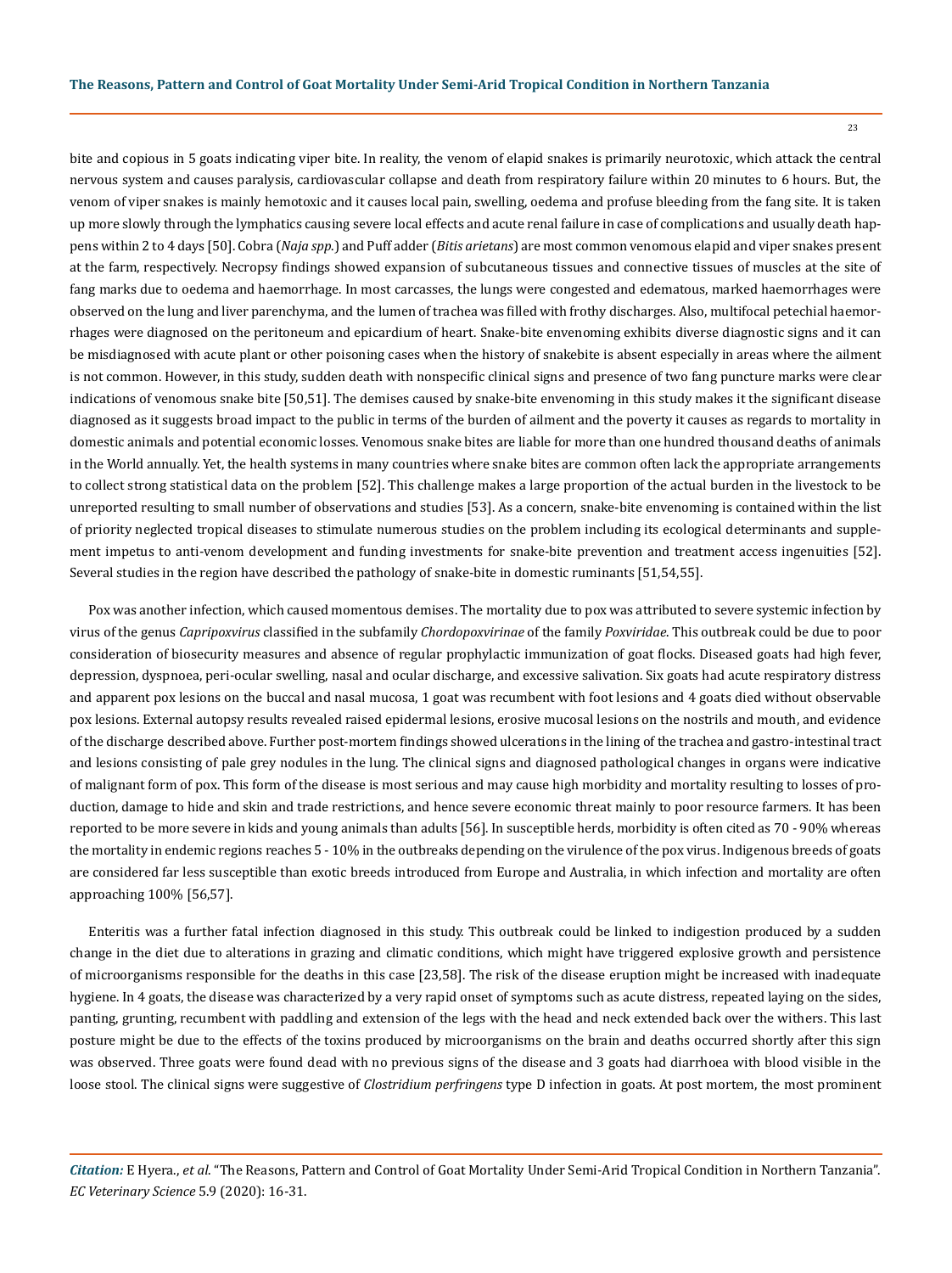pathological changes were diagnosed at the small intestine, which was distended with gas and profuse infiltration of the haemorrhagic fluid and had a reddened and congested external appearance. In 5 goats, the lungs consisted of abundant froth in the trachea and bronchi and severe pleural, intra-alveolar and interstitial oedema. Enteritis is viewed as a frequently infectious fatal devastating disease of small ruminants. It has a worldwide distribution and affects animals of all ages [59]. It is among the endemic diseases in Pakistan and it causes mortality up to 100% in young kids [60]. As well, it accounted for 20%, 12.5%, 38.24%, 17.1% and 12% of all deaths in goats in Mexico, Nigeria, India, Canada and Brazil, respectively [23,24,26,27,35].

Gastric trichobezoar was diagnosed as another overwhelming reason of demises as well. It might be due to pathological ingestion of the animals' own hairs (trichophagy), which caused agglomeration of hairs in a concretion form in the rumen, reticulum and abomasum and further in the intestinal tract resulting to obstruction and obstacle in the pyloric outlet. Trichophagy is characterized by obstinate suckling of congeners or excessive licking as a result of confinement in a synthetic environment, skin irritation and deficiency in vitamins, proteins, fibers, trace minerals or both [61]. Clinically, bezoar goats were presented with slightly distended abdomen, weakness, anorexia, progressive dysphagia, vomiting, scanty fecal matter, considerable weight loss and compromised nutritional status. Grossly at autopsy, the four carcasses were emaciated. In two carcasses, ingested hairs were found in the abomasum, which might cause obstruction in the pyloric orifice (obstruction within the abomasum outlet into the intestinal tract); whereas, in the other two, hair balls were found in the rumen due to gastric motility and might cause blockage of the reticulo-omasal orifice. These problems were advocated to have caused aggregation of the stomach contents, which inhibited the passage of ingestion in the gastrointestinal tract. Bezoar is considered as an unusual occurrence in goats with merely rare cases being reported [62]. Its incidence is minor in goats than sheep as the former are more skillful in their feeding habit [63]. Fatal cases of tichobezoar in goats have been reported in Scotland [64], Nigeria [62] and India [63].

Regarding mortality pattern among breeds, the higher deaths in BLD could be attributed to their low adaptation to the East African tropical climate compared to PW and SR. This is because BLD is a three-way synthetic breed, which has 85% blood of two exotic breeds; whereas, PW and SR belong to the SEA breed. In parts of the year when there are climate related catastrophes such as extended drought condition and high parasite and disease cycles, BLD is not genetically fortified to deal with these problems in ways that can tolerate and minimalize the death losses. The low mortality in males in both BLD and PW could perhaps due to the reason that the males especially in early ages are known to be vigorous and hence obtain more nutrients than females. Also, it could be because the males are intensively culled to keep least possible number of males for breeding purpose for limited periods of time [65].

Proportionate reasons of goat mortality in different age groups are summarized in table 2. The mortality in adults (41.1%) was higher than kids (35.9%) and young (23.0%). The mortality cases of pneumonia, starvation, pox and enteritis were higher in kids compared young and adults; whereas, helminthosis caused somewhat greater losses in young (1.75%) than adults (1.36%), and low mortality in kids (0.39%). Moreover, the circumstances of abscess, traumatic injuries, plant toxin, rumen impaction and snake bite were higher in adults than other age groups. The higher death cases of pneumonia observed in kids in this study could be due to poor immunity related to deficiency of colostrum, stress and insufficient feeding rising from little postnatal care given. In one previous study in Bangladesh [66], pneumonia was the prime reason for kid mortality (42.2%) similar to the results of Chowdhury., *et al*. [67], but higher than the value observed in this study. In young and adults, this outbreak could be due to stress related to poor feeding, which might have caused lowered immune barriers and antibacterial mechanism of the lungs leading to infection [18,68]. Kid mortality from starvation might be related to deficient nutrition of does during pregnancy mainly during the last trimester when most fetal growth occurs. In doe goats, this could result to poor maternal performance, production of less and lower quality colostrum loss of milk production and body condition, and restricted bonding with neonates [69]. Most of the new born kids could have lighter weight, suffered serious depletion of body reserves due to lack of colostrum and died in the in first few hours from starvation-hypothermia syndrome; whereas, others could have died in short periods due to inborn weakness. Van der Westhuizen [70] reported birth of weak kids with high mortality from does that were underfed during pregnancy. The results of age-wise mortality due to pox disclose that the outbreak is usually more severe in kids and young goats, with most demises occurring in these groups. Moreover, the results of enteritis conform to Nzekwu [71] who reported more deaths in kids and young goats during their early stages of life.

*Citation:* E Hyera., *et al*. "The Reasons, Pattern and Control of Goat Mortality Under Semi-Arid Tropical Condition in Northern Tanzania". *EC Veterinary Science* 5.9 (2020): 16-31.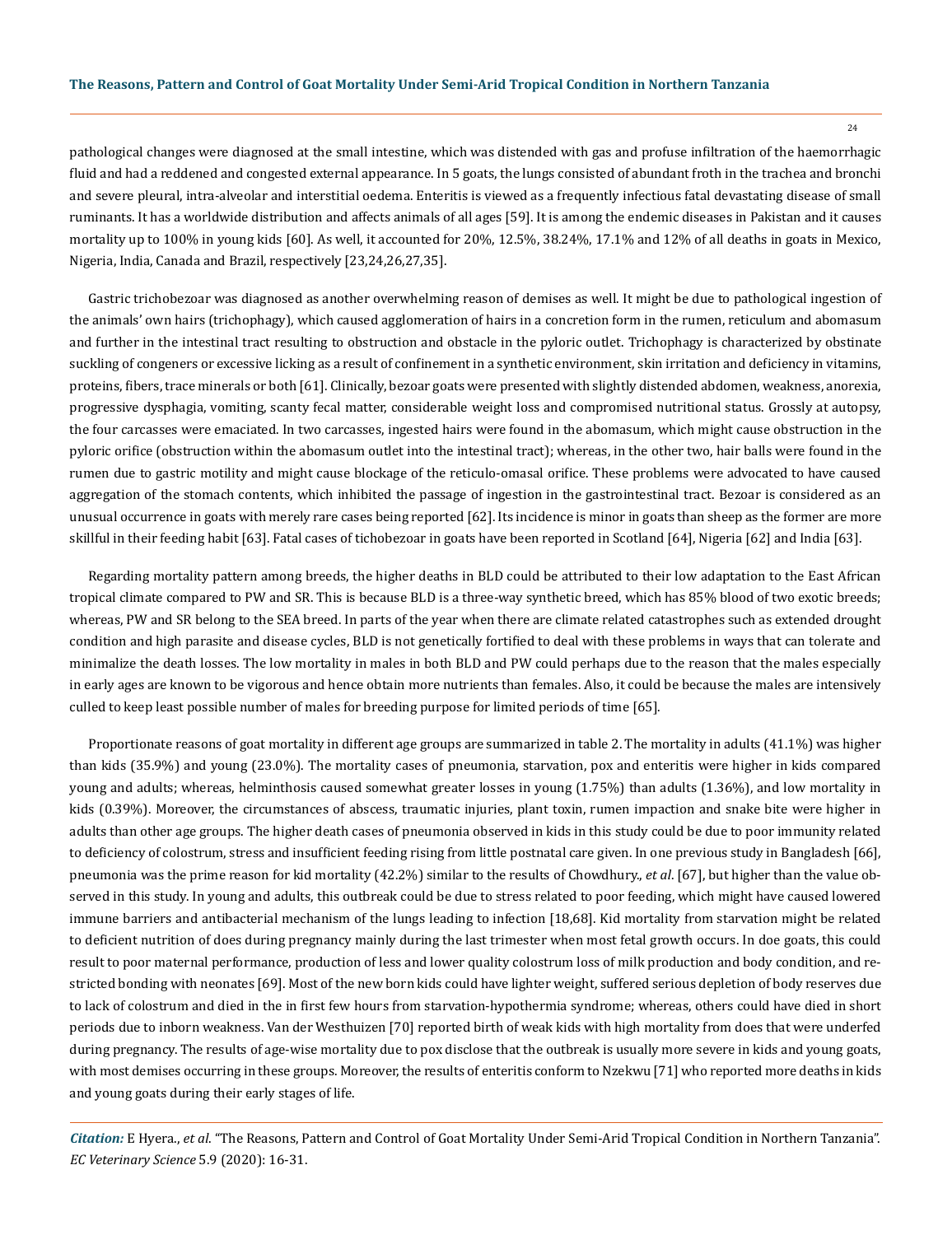|                                                                 | <b>Kid</b> | <b>Young</b> | <b>Adult</b> |
|-----------------------------------------------------------------|------------|--------------|--------------|
| <b>Reason for death</b>                                         | $n(\%)$    | $n(\%)$      | n (%)        |
| Pneumonia                                                       | 90 (17.5)  | 63 (12.3)    | 85 (16.6)    |
| Starvation                                                      | 62 (12.1)  | 5(0.97)      | 5(0.97)      |
| Abscess                                                         | 4(0.78)    | 13 (2.53)    | 43 (8.38)    |
| Traumatic injuries                                              | 1(0.20)    | 7(1.36)      | 25 (4.87)    |
| Helminthosis (11 H. contortus, 5 F. hepatica, 2 C. tenuicollis) | 2(0.39)    | 9(1.75)      | 7(1.36)      |
| Plant toxin                                                     | 1(0.20)    | 3(0.60)      | 12 (2.34)    |
| Rumen impaction (7 plastics, 5 mixed, 2 hair, 1 cloth)          | 1(0.20)    | 2(0.39)      | 12 (2.34)    |
| Bloat (11 Frothy bloat, 3 Abomasal bloat)                       | 4(0.78)    | 5(0.97)      | 5(0.97)      |
| Snake bite                                                      | 0(0.0)     | 3(0.60)      | 9(1.75)      |
| Pox                                                             | 8(1.56)    | 2(0.39)      | 0(0.0)       |
| Enteritis                                                       | 5(0.97)    | 3(0.60)      | 2(0.39)      |
| Gastric trichobezoar                                            | 2(0.39)    | 2(0.39)      | 0(0.0)       |
| Tick infestation                                                | 1(0.20)    | 0(0.0)       | 2(0.39)      |
| Hepatic fatty cirrhosis                                         | 0(0.0)     | 0(0.0)       | 3(0.60)      |
| Obstructive atelectasis                                         | 2(0.39)    | 0(0.0)       | 0(0.0)       |
| Dystocia                                                        | 0(0.0)     | 0(0.0)       | 1(0.20)      |
| Salmonellosis                                                   | 1(0.20)    | 0(0.0)       | 0(0.0)       |
| Coccidiosis                                                     | 0(0.0)     | 1(0.20)      | 0(0.0)       |
| <b>Total</b>                                                    | 184 (35.9) | 118 (23.0)   | 211 (41.1)   |

*Table 2: Reasons of mortality in goats based on age-wise pattern.*

Proportionate reasons of goat mortality in different seasons are summarized in table 3. The mortality was highest during cooler dry season (49.5%) followed by long rainy season (18.0%), short rainy season (17.5%) and hot season (15.0%) of the years. Also, most of the deaths due to pneumonia, starvation, abscess, traumatic injuries, plant toxin, rumen impaction, snake bite, pox and trichobezoar were observed in winter season; whereas, helminthosis, bloat and enteritis were more prominent in long rainy season. The highest number of death cases in cooler dry season could be explained and associated to the fact that during this period of the year, which covers five months, usually, there is coldest weather with strong winds and extended drought situation, hence animals suffer cold stress and lack of green pasture facilities and come down with depressed immune functions and diseases. This effect of declining conditions in cooler dry season might perhaps be continued into early short rainy season. Also, the fact explained above might be the reason for high incidences of pneumonia, starvation, plant toxin, rumen impaction, pox and trichobezoar in cooler dry compared to other seasons. In this study, more loss from helminthosis in the rainy season could be due to high numbers of helminth eggs in the pasture. Usually, the rise of humidity in the rainy and warm weather activates the hatching, survival and propagation of intestinal helminths and the risk of disease transmission may perhaps be extended into winter season [72] as witnessed in the current study. Also, the higher cases of bloat diagnosed in rainy season are related to consumption of young leaves, lush grasses and weeds. Equally, many cases of enteritis diagnosed in this season are absolutely due to pathogenic infection. Many deaths in goats in these seasons are credible due to variation of incidence of diseases and availability of pasture facilities between seasons [13].

*Citation:* E Hyera., *et al*. "The Reasons, Pattern and Control of Goat Mortality Under Semi-Arid Tropical Condition in Northern Tanzania". *EC Veterinary Science* 5.9 (2020): 16-31.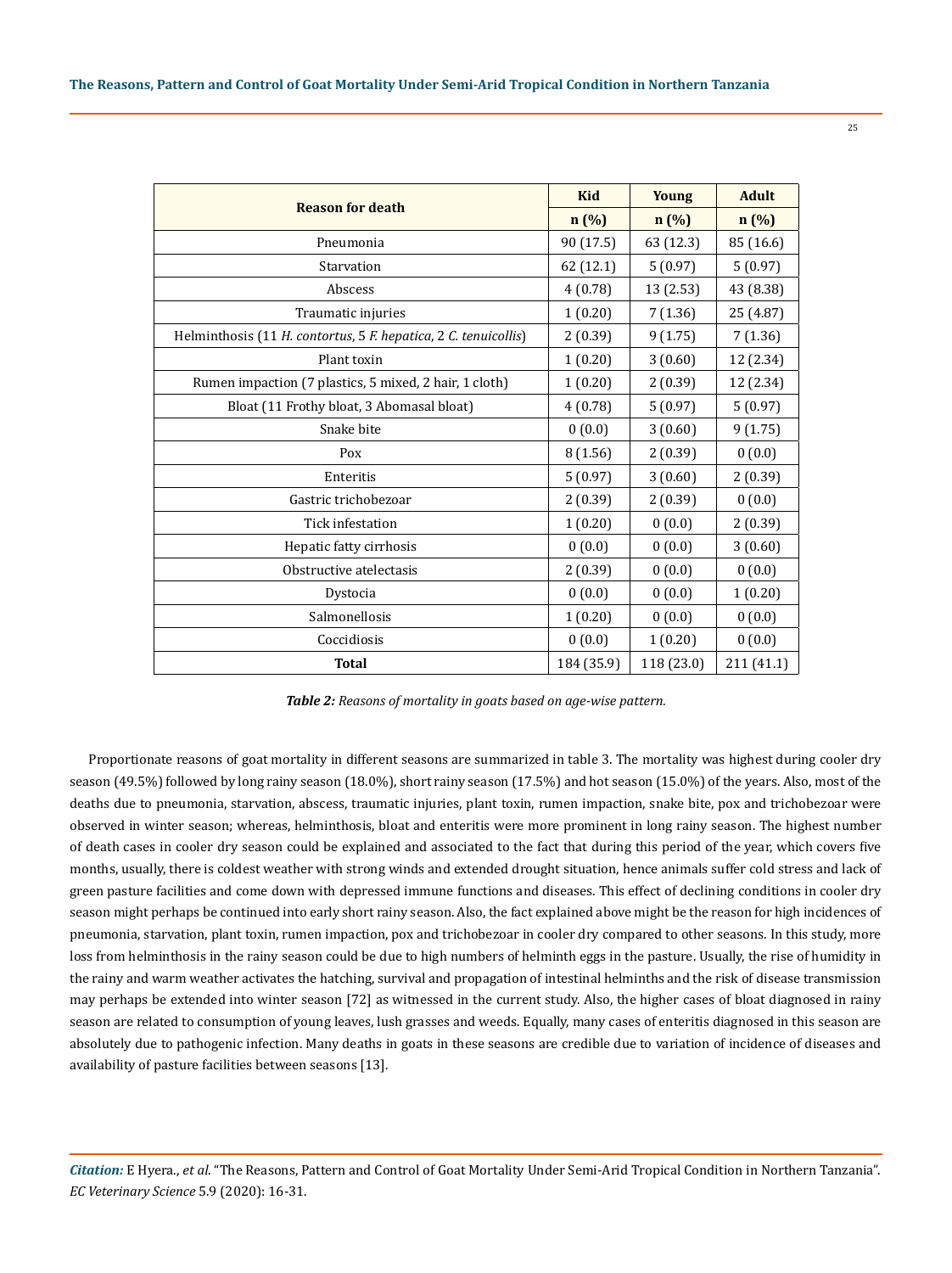| The Reasons, Pattern and Control of Goat Mortality Under Semi-Arid Tropical Condition in Northern Tanzania |  |  |  |
|------------------------------------------------------------------------------------------------------------|--|--|--|
|------------------------------------------------------------------------------------------------------------|--|--|--|

| <b>Reason for death</b>                                              | <b>Hot season</b> | <b>Long rainy</b><br>season | <b>Cooler dry</b><br>season | <b>Short rainy</b><br>season |
|----------------------------------------------------------------------|-------------------|-----------------------------|-----------------------------|------------------------------|
|                                                                      | n(%)              | $n(\%)$                     | $n(\%)$                     | n (%)                        |
| Pneumonia                                                            | 32 (6.24)         | 24 (4.68)                   | 133 (25.9)                  | 49 (9.55)                    |
| Starvation                                                           | 5(0.97)           | 24 (4.68)                   | 37 (7.21)                   | 6(1.17)                      |
| Abscess                                                              | 14 (2.73)         | 5(0.97)                     | 29 (5.65)                   | 12 (2.34)                    |
| Traumatic injuries                                                   | 9(1.75)           | 4(0.78)                     | 12 (2.34)                   | 8(1.56)                      |
| Helminthosis (11 H. contortus, 5 F. hepatica, 2 C. tenui-<br>collis) | 5(0.97)           | 7(1.36)                     | 5(0.97)                     | 1(0.20)                      |
| Plant toxin                                                          | 4(0.78)           | 4(0.78)                     | 6(1.17)                     | 2(0.39)                      |
| Rumen impaction (7 plastics, 5 mixed, 2 hair, 1 cloth)               | 3(0.60)           | 1(0.20)                     | 9(1.75)                     | 2(0.39)                      |
| Bloat (11 Frothy bloat, 3 Abomasal bloat)                            | 0(0.0)            | 11(2.14)                    | 2(0.39)                     | 1(0.20)                      |
| Snake bite                                                           | 3(0.60)           | 0(0.0)                      | 7(1.36)                     | 2(0.39)                      |
| Pox                                                                  | 1(0.20)           | 4(0.78)                     | 5(0.97)                     | 0(0.0)                       |
| Enteritis                                                            | 0(0.0)            | 6(1.17)                     | 0(0.0)                      | 4(0.78)                      |
| Gastric trichobezoar                                                 | 0(0.0)            | 0(0.0)                      | 3(0.60)                     | 1(0.20)                      |
| Tick infestation                                                     | 0(0.0)            | 0(0.0)                      | 2(0.39)                     | 1(0.20)                      |
| Hepatic fatty cirrhosis                                              | 1(0.20)           | 1(0.20)                     | 0(0.0)                      | 1(0.20)                      |
| Obstructive atelectasis                                              | 0(0.0)            | 0(0.0)                      | 2(0.39)                     | 0(0.0)                       |
| Dystocia                                                             | 0(0.0)            | 1(0.20)                     | 0(0.0)                      | 0(0.0)                       |
| Salmonellosis                                                        | 0(0.0)            | 0(0.0)                      | 1(0.20)                     | 0(0.0)                       |
| Coccidiosis                                                          | 0(0.0)            | 0(0.0)                      | 1(0.20)                     | 0(0.0)                       |
| Total                                                                | 77 (15.0)         | 92 (18.0)                   | 254 (49.5)                  | 90 (17.5)                    |

26

*Table 3: Reasons of mortality in goats based on season-wise pattern.*

# **Conclusion and Recommendations**

The reasons of mortality in goats in this study were in decreasing order. Pneumonia, starvation and abscess were the main overwhelming reasons of mortality among the breed types, age groups and seasons. BLD was shown to be less resilient than SR and PW; and cooler dry season was the highest risky time of the year. Sub-optimal nutrition and herd health management were the main predisposing factors. The outbreak of pneumonia can be reduced by implementing optimal hygienic and air quality measures in herd housing, nullifying overcrowding and provision of healthy diet, *ad libitum* water and mineral supplements to enhance immune function. The potential fatalities can be minimized through comprehensive diagnostic methods, effective treatment and provision of improved health care. Besides, starvation can be minimized by improving the feeding quality of the rangeland through the irrigation practices mainly during cooler dry season, over-sowing the natural grassland with legume pasture and conservation by deferred or buffer grazing. Planned use of supplementary feeds from crop residues and agro-industrial by-products is another approach to improve the feeding of animals mainly during critical feed shortage. Further, the risk of spread of abscess due to *C. pseudotuberculosis* infection must be reduced through combination of serological detection and culling of infected animals. Husbandry practices such as dehorning, trimming of hooves and maintenance of the quarters, and rational disease control through periodic vaccination, vector control, treatment, biosecurity measures and prophylactic immunization of goat flocks are advised as well.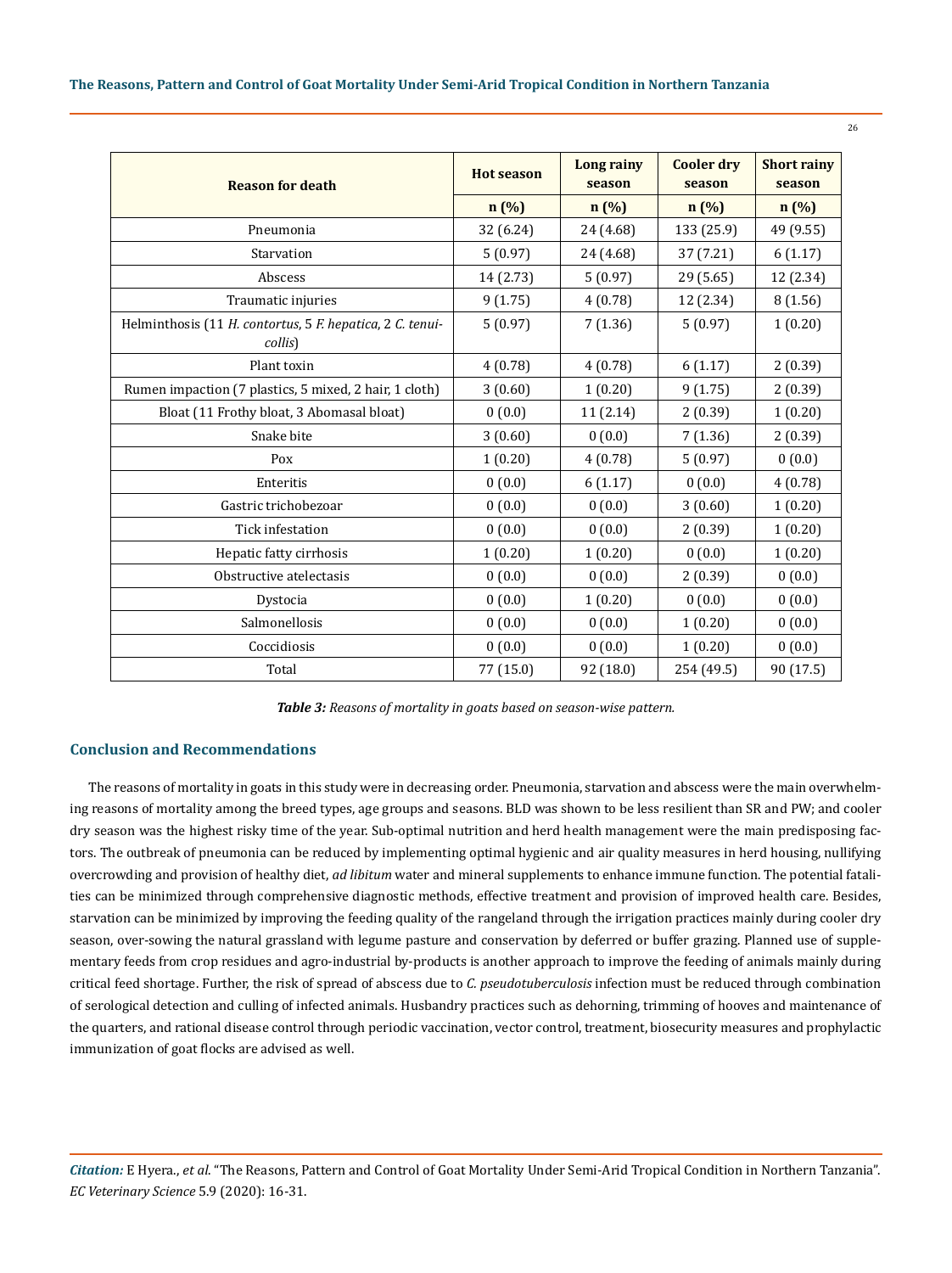### **Limitation of the Study**

This data based study is an account of diagnoses of mortality in meat goat breed types reared at West Kilimanjaro Livestock Research Centre for conservation, performance evaluation and utilization. A concealed limitation of the study is that during the time when the data were recorded, capability of the tools and other considerations did not allow for further comprehensive, exhaustive indicative procedures such as diagnostic imaging, serological testing, microbial isolation, microscopic examination, toxicological testing, etc. Yet, postmortem remains a very valuable diagnostic tool with substantial potential in presenting reliable verification of the main reasons of death on the basis of advanced clinical signs.

# **Declaration of Competing Interest**

The authors declare that they have no competing or conflict of interest regarding the work presented in this article.

## **Acknowledgement**

The authors genuinely express cordial thanks to supporting staff of the West Kilimanjaro Livestock Research Centre for their vigorous contribution in herd management.

# **Bibliography**

- 1. [URT. "United Republic of Tanzania-National "Livestock Research Agenda, 2020 2025". Ministry of Livestock and Fisheries, Dar es](https://www.mifugouvuvi.go.tz/uploads/publications/en1574241152-NATIONAL%20LIVESTOCK%20RESEACH%20AGENDA%20%202019%20(1).pdf)  [Salaam. Tanzania \(2019\).](https://www.mifugouvuvi.go.tz/uploads/publications/en1574241152-NATIONAL%20LIVESTOCK%20RESEACH%20AGENDA%20%202019%20(1).pdf)
- 2. Michael S., *et al*[. "Tanzania livestock master plan". Nairobi, Kenya: International Livestock Research Institute \(ILRI\) \(2018\): 82.](https://www.ilri.org/research/projects/tanzania-livestock-master-plan-lmp)
- 3. [URT. "United Republic of Tanzania "Livestock and livelihoods in rural Tanzania: A descriptive analysis of the 2009 National Panel](https://documents.worldbank.org/en/publication/documents-reports/documentdetail/141341468132878632/livestock-and-livelihoods-in-rural-tanzania-a-descriptive-analysis-of-the-2009-national-panel-survey)  [Survey". Ministry of Livestock and Fisheries Development, Dar es Salaam, Tanzania \(2012\).](https://documents.worldbank.org/en/publication/documents-reports/documentdetail/141341468132878632/livestock-and-livelihoods-in-rural-tanzania-a-descriptive-analysis-of-the-2009-national-panel-survey)
- 4. URT. "United Republic of Tanzania "Tanzania. Livestock Sector Development Programme". Ministry of Livestock and Fisheries Development, Dar es Salaam, Tanzania (2011).
- 5. [Moela AK. "Assessment of the relationship between body weight and body measurements in indigenous goats using path analysis".](http://ulspace.ul.ac.za/handle/10386/1317)  [Master of Agricultural Management \(Animal Production\) Thesis. University of Limpopo, South Africa \(2014\): 1-56.](http://ulspace.ul.ac.za/handle/10386/1317)
- 6. Chenyambuga SW., *et al*. "Carcass characteristics of indigenous goats in Tanzania: A review". In: Tanzania Society of Animal Production Conference Series 31 (2004): 202-211.
- 7. [Devendra C. "Investments on pro-poor development projects on goats: Ensuring success for improved livelihoods".](https://www.researchgate.net/publication/264128399_Investments_on_Pro-poor_Development_Projects_on_Goats_Ensuring_Success_for_Improved_Livelihoods) *Asian-Austral[asian Journal of Animal Sciences](https://www.researchgate.net/publication/264128399_Investments_on_Pro-poor_Development_Projects_on_Goats_Ensuring_Success_for_Improved_Livelihoods)* 26.1 (2013): 1-18.
- 8. FAO. "Food and Agricultural Organization The contributions of livestock species and breeds to ecosystem services". (2016): 24.
- 9. Mutibvu T., *et al*[. "Constraints and opportunities for increased livestock production in communal areas: A case study of Simbe, Zim](https://www.researchgate.net/publication/281268149_Constraints_and_opportunities_for_increased_livestock_production_in_communal_areas_A_case_study_of_Simbe_Zimbabwe)babwe". *[Livestock Research for Rural Development](https://www.researchgate.net/publication/281268149_Constraints_and_opportunities_for_increased_livestock_production_in_communal_areas_A_case_study_of_Simbe_Zimbabwe)* 24.165 (2012).
- 10. Matthew M., *et al*[. "Animal health strategy and vision for Tanzania". Nairobi, Kenya: Tanzania Ministry of Agriculture, Livestock and](https://core.ac.uk/download/pdf/132690299.pdf)  [Fisheries and International Livestock Research Institute \(ILRI\) \(2016\).](https://core.ac.uk/download/pdf/132690299.pdf)
- 11. URT. "United Republic of Tanzania "Tanzania livestock modernization initiative (TLMI)", Ministry of Livestock and Fisheries Development, Dar es Salaam. Tanzania" (2015).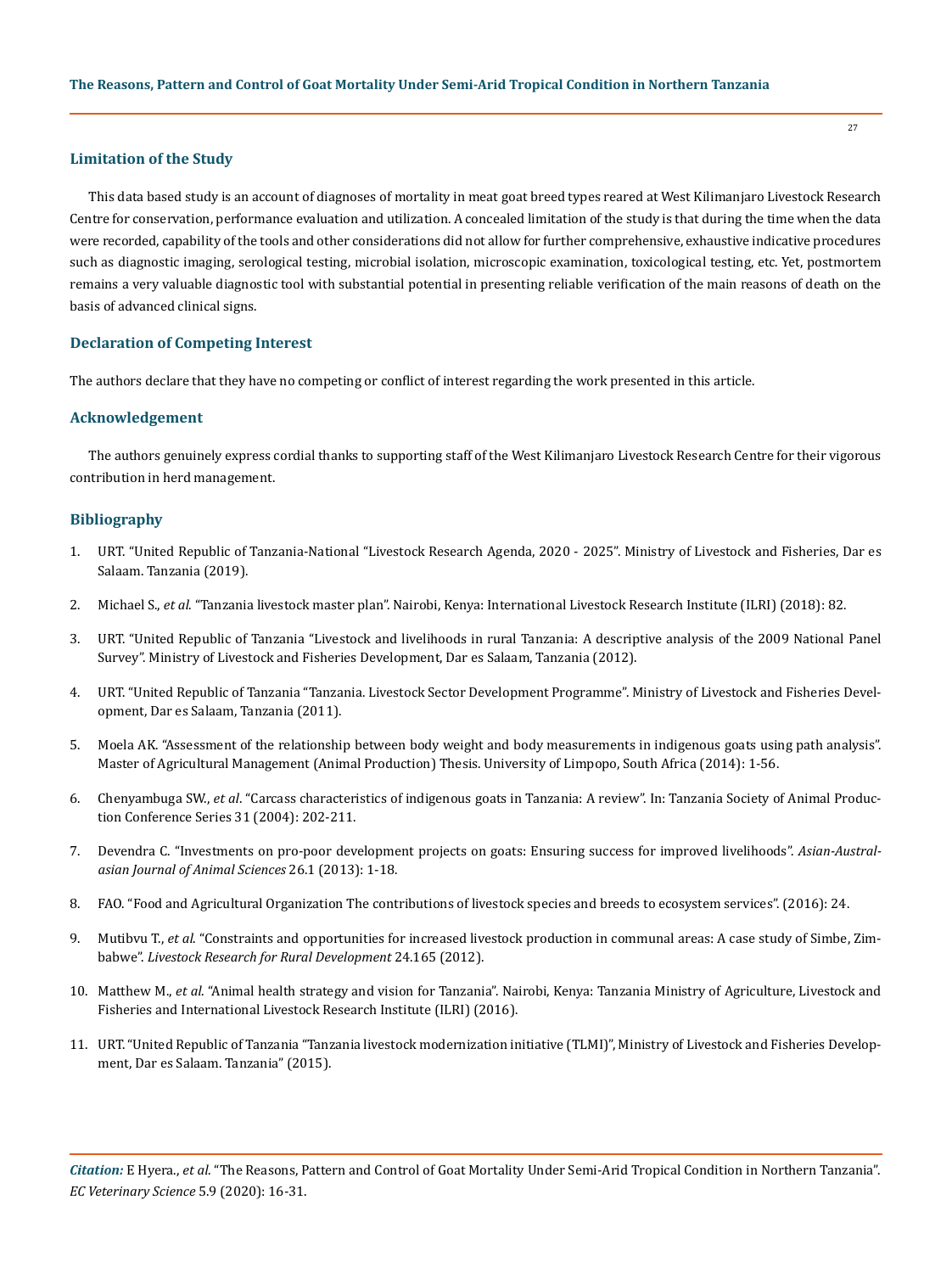- 12. Ademosun AA. "Constraints and prospects for small ruminant research and development in Africa". In: Lebbie SHB, Key B and Irungu EK (Editions.), Small Ruminant Research and Development in Africa. Proceedings of the second biennial conference of African small ruminant research network, AICC, Arusha, Tanzania (1994): 7-11.
- 13. Tifashe M., *et al*[. "Analysis of morbidity and mortality of sheep and goat in Wolaita Soddo Zuria District, southern Ethiopia".](https://www.researchgate.net/publication/316748908_Analysis_of_Morbidity_and_Mortality_of_Sheep_and_Goat_in_Wolaita_Soddo_Zuria_District_Southern_Ethiopia) *Global Veterinaria* [18 \(2017\): 168-177.](https://www.researchgate.net/publication/316748908_Analysis_of_Morbidity_and_Mortality_of_Sheep_and_Goat_in_Wolaita_Soddo_Zuria_District_Southern_Ethiopia)
- 14. [Sard. "Dealing with Data: The Practical Use of Numerical Information \(12\) Rates, Ratios and Proportions".](file:///F:/Not%20Uploaded/ECVE/ECVE-20-RA-180/) *Veterinary Record* (1979): [119.](file:///F:/Not%20Uploaded/ECVE/ECVE-20-RA-180/)
- 15. Shemsanga C., *et al*[. "The cost of climate change in Tanzania: Impacts and adaptations".](http://www.jofamericanscience.org/journals/am-sci/am0603/24_2189_climate_am0603_182_196.pdf) *Journal of American Science* 6.3 (2010): 182- [196.](http://www.jofamericanscience.org/journals/am-sci/am0603/24_2189_climate_am0603_182_196.pdf)
- 16. [Winrock International. "Sheep and goats in developing countries: Their present and potential role". A World Bank technical paper,](https://documents.worldbank.org/en/publication/documents-reports/documentdetail/156211468764420473/sheep-and-goats-in-developing-countries-their-present-and-potential-role)  [Washington, D. C., U.S.A \(1983\).](https://documents.worldbank.org/en/publication/documents-reports/documentdetail/156211468764420473/sheep-and-goats-in-developing-countries-their-present-and-potential-role)
- 17. Das MS., *et al*[. "Phenotypic and genetic parameters of growth traits of Blended goats at Malya, Tanzania". In. Proceeding of the Third](https://agris.fao.org/agris-search/search.do?recordID=QM9600061)  [Biennial Conference of the African Small Ruminant Research Network, UICC, Kampala, Uganda \(1996\): 326.](https://agris.fao.org/agris-search/search.do?recordID=QM9600061)
- 18. [Goodwin KA. "Pneumonia and pleurisy in sheep: Studies of prevalence, risk factors, vaccine efficacy and economic impact". PhD. The](https://mro.massey.ac.nz/handle/10179/1497)[sis Massey University, Palmerston North, New Zealand \(2006\): 1-205.](https://mro.massey.ac.nz/handle/10179/1497)
- 19. [Hemila ̈H and Louhiala P. "Vitamin C may affect lung infections".](https://pubmed.ncbi.nlm.nih.gov/18048704/) *Journal of the Royal Society of Medicine* 100.11 (2007): 495-498.
- 20. Mekibib B., *et al*[. "Prevalence of Pneumonia in Sheep and Goats Slaughtered at Elfora Bishoftu Export Abattoir, Ethiopia: A Pathologi](https://pubmed.ncbi.nlm.nih.gov/31396540/)cal Investigation". *[Journal of Veterinary Medicine](https://pubmed.ncbi.nlm.nih.gov/31396540/)* (2019): 1-10.
- 21. Daniel JA., *et al*[. "Evaluation of the prevalence and onset of lung lesions and their impact on growth of lambs".](https://pubmed.ncbi.nlm.nih.gov/16649926/) *American Journal of [Veterinary Research](https://pubmed.ncbi.nlm.nih.gov/16649926/)* 67.5 (2006): 890-894.
- 22. Momin MA., *et al*[. "The epidemiology of bacterial pneumonia in Black Bengal goats in Bangladesh".](https://www.banglajol.info/index.php/BVET/article/view/27687) *The Bangladesh Veterinarian* 31.2 [\(2014\): 70-73.](https://www.banglajol.info/index.php/BVET/article/view/27687)
- 23. Obudu CE., *et al*[. "Incidence and cause of mortality in goats in the University of Ibadan Teaching and Research Farm: A Retrospective](https://www.researchgate.net/publication/289672954_Incidence_and_causes_of_mortality_in_the_goats_on_the_University_of_Ibadan_Teaching_and_Research_FarmA_Retrospective_study)  Study". *[Israel Journal of Veterinary Medicine](https://www.researchgate.net/publication/289672954_Incidence_and_causes_of_mortality_in_the_goats_on_the_University_of_Ibadan_Teaching_and_Research_FarmA_Retrospective_study)* 50.1 (1995): 29-32.
- 24. Mellado M., *et al*[. "Effects of age and season on mortality of goats due to infections and malnutrition in northeast Mexico".](https://www.sciencedirect.com/science/article/abs/pii/092144889190019M) *Small Ru[minant Research](https://www.sciencedirect.com/science/article/abs/pii/092144889190019M)* 6 (1991): 159-166.
- 25. Ramirez-Bribiesca JE., *et al*[. "Main causes of mortalities in dairy goat kids from the Mexican plateau".](https://pubmed.ncbi.nlm.nih.gov/11423237/) *Small Ruminant Research* 41 [\(2001\): 77-80.](https://pubmed.ncbi.nlm.nih.gov/11423237/)
- 26. Debien E., *et al*[. "Proportional mortality: A study of 152 goats submitted for necropsy from 13 goat herds in Quebec, with a special](https://pubmed.ncbi.nlm.nih.gov/24155449/)  focus on caseous lymphadenitis". *[Canadian Veterinary Journal](https://pubmed.ncbi.nlm.nih.gov/24155449/)* 54 (2013): 581-587.
- 27. [Sabapara GP and Deshpande SB. "Mortality pattern in Surti goats under field condition".](http://www.veterinaryworld.org/Vol.3/April/Mortality%20Pattern%20in%20Surti%20Goats%20under%20Field%20Condition.pdf) *Veterinary World* 3.4 (2010): 165-166.
- 28. [Gachuiri CK. "Factors affecting mortality in free ranging Small East African goats". Thesis for award of Degree of Master of Science at](http://erepository.uonbi.ac.ke/handle/11295/45470)  [the University of Nairobi, Kenya \(1987\): 1-89.](http://erepository.uonbi.ac.ke/handle/11295/45470)
- 29. [Abebe D and Sisay Tessema T. "Determination of Corynebacterium pseudotuberculosis prevalence and antimicrobial susceptibility](https://sfamjournals.onlinelibrary.wiley.com/doi/full/10.1111/lam.12482)  [pattern of isolates from lymph nodes of sheep and goats at an organic export abattoir, Modjo, Ethiopia".](https://sfamjournals.onlinelibrary.wiley.com/doi/full/10.1111/lam.12482) *Letters in Applied Microbiology* [61 \(2015\): 469-476.](https://sfamjournals.onlinelibrary.wiley.com/doi/full/10.1111/lam.12482)

*Citation:* E Hyera., *et al*. "The Reasons, Pattern and Control of Goat Mortality Under Semi-Arid Tropical Condition in Northern Tanzania". *EC Veterinary Science* 5.9 (2020): 16-31.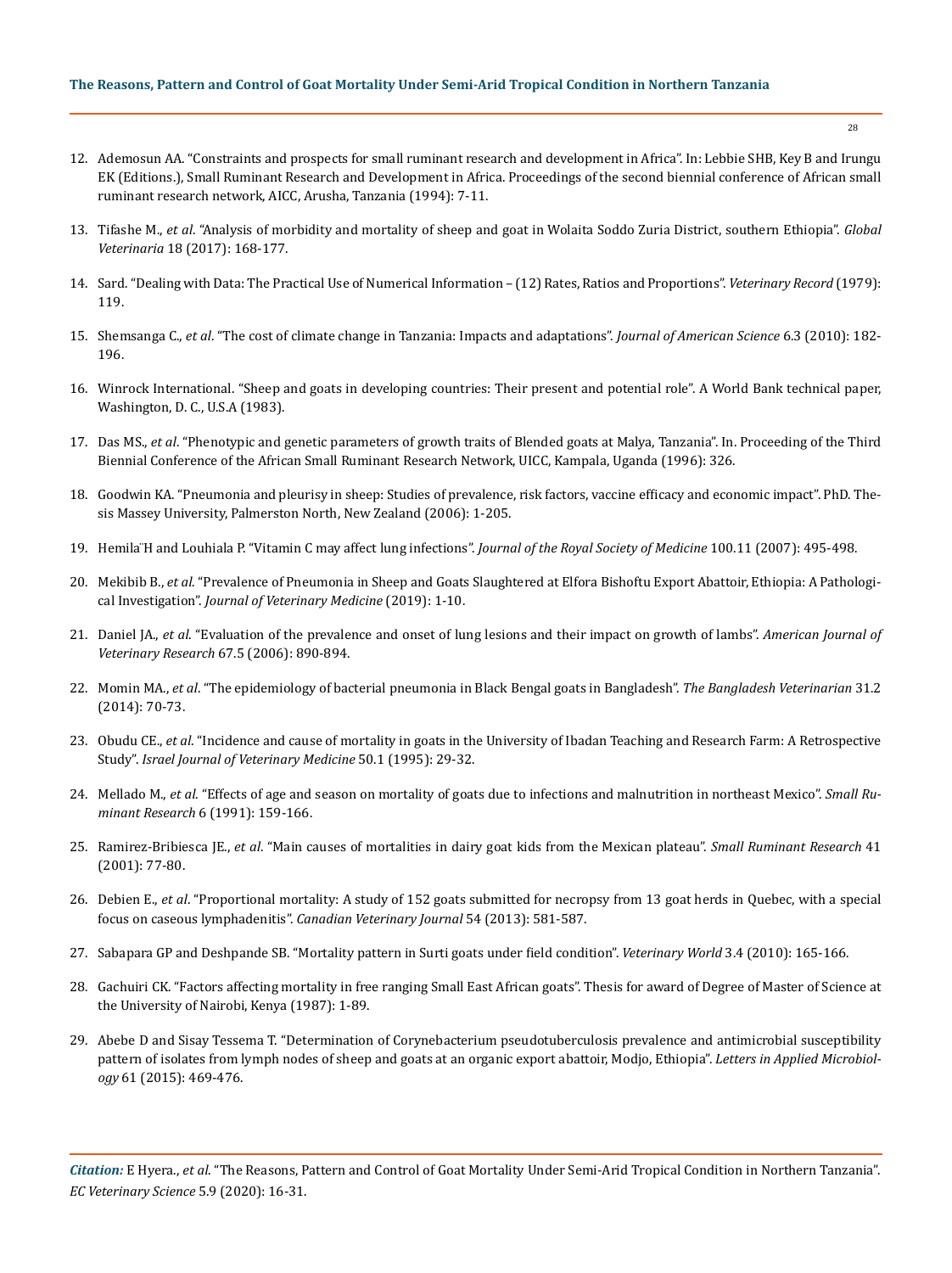- 30. [Pépin M and Paton MW. "Caseous lymphadenitis in sheep and goats". In: Lefevre P, Blancou J, Chermette R and Uilenberg G \(Editions.\),](https://www.researchgate.net/publication/292514560_Caseous_lymphadenitis_in_sheep_and_goats)  [Infectious and Parasitic Diseases of Livestock. Lavoisier \(2010\): 1151-1163.](https://www.researchgate.net/publication/292514560_Caseous_lymphadenitis_in_sheep_and_goats)
- 31. [Torres-Acosta JFJ and Hoste H. "Alternative or improved methods to limit gastro-intestinal parasitism in grazing sheep and goats".](https://www.sciencedirect.com/science/article/abs/pii/S0921448808000680)  *[Small Ruminant Research](https://www.sciencedirect.com/science/article/abs/pii/S0921448808000680)* 77.2-3 (2008): 159-173.
- 32. Ememe MU., *et al*[. "Haemonchosis in a 2-year-old Kano Brown Nanny-goat-A case Report".](https://www.bibliomed.org/?mno=294574) *Vom Journal of Veterinary Science* 3 (2018): [52-56.](https://www.bibliomed.org/?mno=294574)
- 33. Nor-Azlina AA., *et al*. "Management practices affecting helminthiasis in goats". *[Pertanika Journal of Tropical Agricultural Science](https://www.researchgate.net/publication/266842225_Management_Practices_Affecting_Helminthiasis_in_Goats)* 34.2 [\(2011\): 295-301.](https://www.researchgate.net/publication/266842225_Management_Practices_Affecting_Helminthiasis_in_Goats)
- 34. Dutta B., *et al*[. "Occurrence and pathology of Haemonchus contortus infection in Goats".](http://www.entomoljournal.com/archives/2017/vol5issue3/PartR/5-3-122-461.pdf) *Journal of Entomology and Zoology Studies*  [5.3 \(2017\): 1284-1287.](http://www.entomoljournal.com/archives/2017/vol5issue3/PartR/5-3-122-461.pdf)
- 35. Bassuino DM., *et al*[. "Causes of death in goats in Rio Grande do Sul state, Brazil: analysis of 322 cases \(2000-2016\)".](https://www.scielo.br/scielo.php?pid=S0100-736X2018001102080&script=sci_arttext) *Pesquisa Veterinária Brasileira* [38.11 \(2018\): 2080-2087.](https://www.scielo.br/scielo.php?pid=S0100-736X2018001102080&script=sci_arttext)
- 36. [Taylor MA. "Emerging parasitic diseases of sheep".](https://pubmed.ncbi.nlm.nih.gov/22525586/) *Veterinary Parasitology* 189 (2012): 2-7.
- 37. Musotsi PY., *et al*[. "Prevalence of Fasciolosis in Cattle, Sheep, and Goats Slaughtered in Slaughter Slabs in Trans-Nzoia West, Kenya and](https://www.researchgate.net/publication/316879496_Prevalence_of_Fasciolosis_in_Cattle_Sheep_and_Goats_Slaughtered_in_Slaughter_Slabs_in_Trans-Nzoia_West_Kenya_and_Knowledge_of_Livestock_Handlers)  Knowledge of Livestock Handlers". *[Journal of Biology, Agriculture and Healthcare](https://www.researchgate.net/publication/316879496_Prevalence_of_Fasciolosis_in_Cattle_Sheep_and_Goats_Slaughtered_in_Slaughter_Slabs_in_Trans-Nzoia_West_Kenya_and_Knowledge_of_Livestock_Handlers)* 7.6 (2017): 34-43.
- 38. Hashemnia M., *et al*[. "Acute caprine fasciolosis: a case with unusual migration to lung".](https://www.ncbi.nlm.nih.gov/pmc/articles/PMC4554598/) *Journal of Parasitic Diseases* 39.3 (2013): 514- [517.](https://www.ncbi.nlm.nih.gov/pmc/articles/PMC4554598/)
- 39. Bamorovat M., *et al*[. "A comparative evaluation of hematological, biochemical and pathological changes among infected sheep with](https://www.ncbi.nlm.nih.gov/pmc/articles/PMC4185037/)  [Cysticercus tenuicollis and non-infected control group".](https://www.ncbi.nlm.nih.gov/pmc/articles/PMC4185037/) *Journal of Parasitic Diseases* 38.4 (2014): 399-403.
- 40. Merrill LB and Schuster JL. "Grazing management practices affect livestock losses from poisonous plants". *Journal of Range Management* 31 (1978): 351-354.
- 41. [Riet-Correa F and Medeiros RMT. "Intoxicações por plantas em ruminantes no Brasil e no Uruguai: importância econômica, controle](https://www.scielo.br/scielo.php?pid=S0100-736X2001000100008&script=sci_arttext&tlng=pt)  e riscos para a saúde pública". *[Pesquisa Veterinária Brasileira](https://www.scielo.br/scielo.php?pid=S0100-736X2001000100008&script=sci_arttext&tlng=pt)* 21.1 (2001): 38-42.
- 42. Lopes JRG., *et al*[. "Neonatal mortality associated with sodium monofluoride in kids fed with colostrum from goats ingesting Amorimia](https://www.scielo.br/scielo.php?script=sci_arttext&pid=S0100-736X2019000300163)  septentrionalis". *[Pesquisa Veterinária Brasileira](https://www.scielo.br/scielo.php?script=sci_arttext&pid=S0100-736X2019000300163)* 39.3 (2019): 163-167.
- 43. [Diaz GJ. "Toxic plants of veterinary and agricultural interest in Colombia".](https://pdfs.semanticscholar.org/0e29/c231ee408397d92b0966dafde93743b414af.pdf) *International Journal of Poisonous Plants Research* 1 (2011): [1-19.](https://pdfs.semanticscholar.org/0e29/c231ee408397d92b0966dafde93743b414af.pdf)
- 44. [Fasil N. "Assessment of Sheep and Goat Foreign Bodies in Rumen and Reticulum in the Jigjiga Municipal Abattoir".](https://www.longdom.org/open-access/assessment-of-sheep-and-goat-foreign-bodies-in-rumen-and-reticulum-in-the-jigjiga-municipal-abattiar-2329-888X-1000158.pdf) *Journal of Advances [in Dairy Research](https://www.longdom.org/open-access/assessment-of-sheep-and-goat-foreign-bodies-in-rumen-and-reticulum-in-the-jigjiga-municipal-abattiar-2329-888X-1000158.pdf)* 4 (2016): 157.
- 45. Mekuanint S., *et al*[. "Indigestible Rumen Foreign Bodies Causes of Rumen Impaction in Cattle, Sheep and Goats Slaughtered at Addis](https://www.researchgate.net/publication/333186533_Indigestible_Rumen_Foreign_Bodies_-_Causes_of_Rumen_Impaction_in_Cattle_Sheep_and_Goats_Slaughtered_at_Addis_Ababa_Abattoir_Enterprise_Ethiopia) Ababa Abattoir Enterprise, Ethiopia". *[Journal of Veterinary Science and Medicine](https://www.researchgate.net/publication/333186533_Indigestible_Rumen_Foreign_Bodies_-_Causes_of_Rumen_Impaction_in_Cattle_Sheep_and_Goats_Slaughtered_at_Addis_Ababa_Abattoir_Enterprise_Ethiopia)* 5.1 (2017): 1-6.
- 46. [Priyanka M and Dey S. "Ruminal impaction due to plastic materials An increasing threat to ruminants and its impact on human](https://projectchampionz.com.ng/2020/01/06/ruminal-impaction-due-to-plastic-materials-an-increasing-threat-to-ruminants-and-its-impact-on-human-health-in-developing-countries/)  [health in developing countries".](https://projectchampionz.com.ng/2020/01/06/ruminal-impaction-due-to-plastic-materials-an-increasing-threat-to-ruminants-and-its-impact-on-human-health-in-developing-countries/) *Veterinary World* 11.9 (2018): 1307-1315.
- 47. Van Metre DC. "Abomasal bloat and abomasitis in calves". *[College of Veterinary Medicine and Biomedical Sciences, Colorado State Uni](https://www.dairyherd.com/article/acute-bloat-syndrome-dairy-calves)[versity, Fort Collins](https://www.dairyherd.com/article/acute-bloat-syndrome-dairy-calves)* (2018).
- 48. [Yami A and Zewdie S. "Bloat in sheep and goats: causes, prevention and treatment".](https://issuu.com/esgpip/docs/technical_bulletin_no_31) *Technical Bulletin Ethiopia Sheep and Goat Pro[ductivity Improvement Program](https://issuu.com/esgpip/docs/technical_bulletin_no_31)* 31 (2009): 1-9.

*Citation:* E Hyera., *et al*. "The Reasons, Pattern and Control of Goat Mortality Under Semi-Arid Tropical Condition in Northern Tanzania". *EC Veterinary Science* 5.9 (2020): 16-31.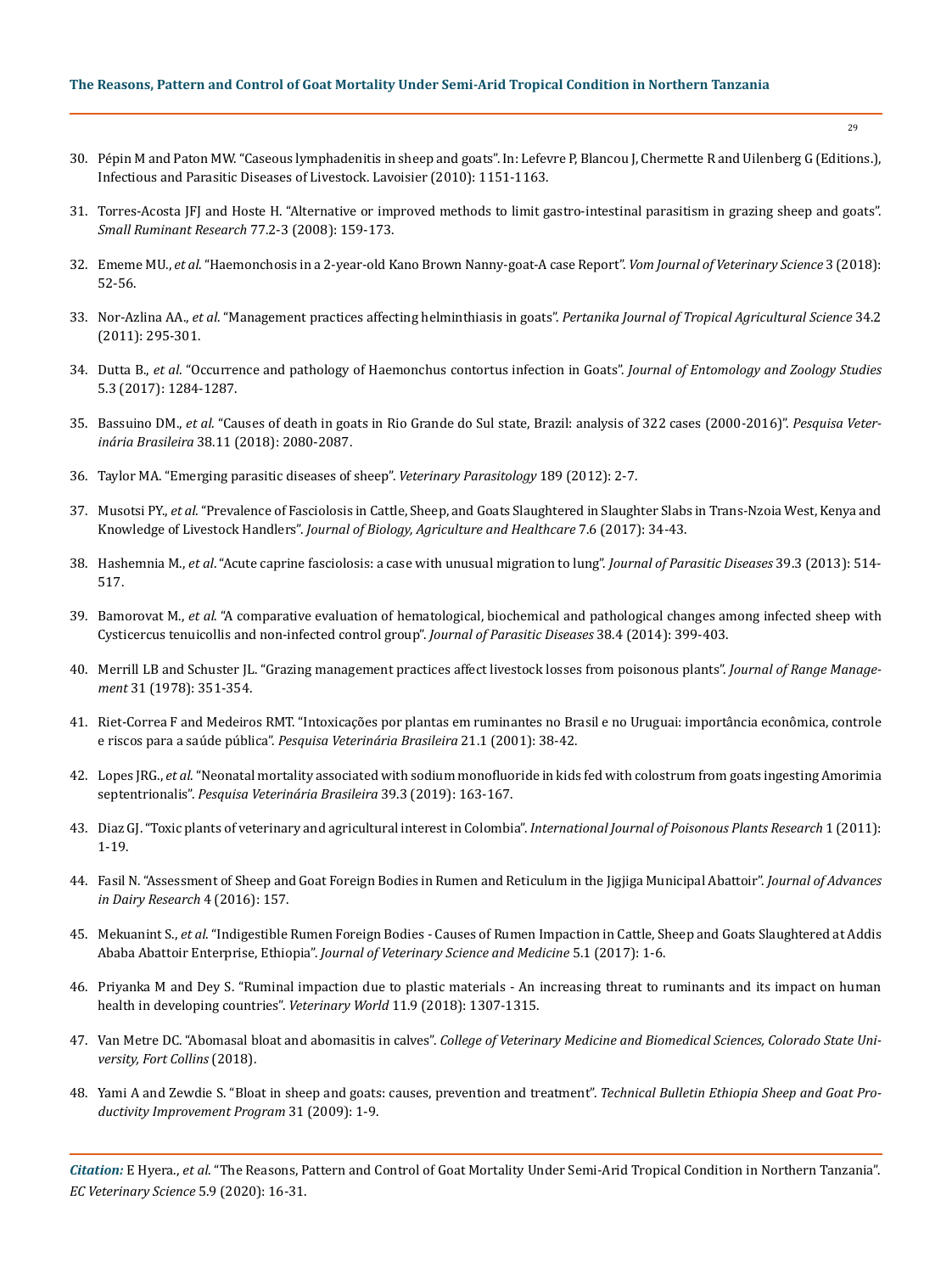- 49. Brewer LM., *et al*[. "Bloat in Small Ruminants". Cooperative Extension Program, University of Arkansas at Pine Bluff, United States](http://www.uapb.edu/sites/www/Uploads/SAFHS/FSA9625.pdf)  [Department of Agriculture, and county governments cooperating. Animal science series \(2019\).](http://www.uapb.edu/sites/www/Uploads/SAFHS/FSA9625.pdf)
- 50. Mehta SR and Sashindran VK. "Clinical features and management of snake bite". *Medical Journal of Armed Forces, India* 58.3 (2002): 247-249.
- 51. Farooq U., *et al*. "Snake bite in jersey cattle; a case report". *[Research Journal for Veterinary Practitioners](https://www.researchgate.net/publication/262337492_Snake_Bite_in_Jersey_Cattle_a_Case_Report)* 2.5 (2014): 82-83.
- 52. Bolon I., *et al*[. "Snakebite in domestic animals: First global scoping review".](https://www.sciencedirect.com/science/article/pii/S0167587718307001) *Preventive Veterinary Medicine* 170 (2019): 1-11.
- 53. [WHO. "World Health Organization. "Snakebite envenoming". WHO newsletter \(2019\).](https://www.who.int/health-topics/snakebite)
- 54. [Mendez MC and Riet-Correa F. "Snakebite in sheep".](https://pubmed.ncbi.nlm.nih.gov/7709596/) *Veterinary and Human Toxicology* 37.1 (1995): 62-63.
- 55. Smith J., *et al*[. "Rattlesnake envenomation in three dairy goats".](https://www.hindawi.com/journals/crivem/2015/787534/) *Case Reports in Veterinary Medicine* (2015) 1-5.
- 56. Hurisa TT., *et al*[. "A Review on Sheeppox and Goatpox: Insight of Epidemiology: Diagnosis, Treatment and Control Measures in Ethio](https://clinmedjournals.org/articles/jide/journal-of-infectious-diseases-and-epidemiology-jide-4-057-abs.php?jid=jide)pia". *[Journal of Infectious Diseases and Epidemiology](https://clinmedjournals.org/articles/jide/journal-of-infectious-diseases-and-epidemiology-jide-4-057-abs.php?jid=jide)* 4:057. 4.3 (2018): 1- 8.
- 57. Hopker A., *et al*[. "Spread and impact of goat pox \(Bsagolay bohonta^\) in a village smallholder community around Kaziranga National](https://www.ncbi.nlm.nih.gov/pmc/articles/PMC6469614/)  Park, Assam, India". *[Tropical Animal Health and Production](https://www.ncbi.nlm.nih.gov/pmc/articles/PMC6469614/)* 51 (2019): 819-829.
- 58. Rogers J. "Clostridium sordellii and Clostridium perfringens isolated from a case of acute Enteritis and sudden death in adult goats". Flock and Herd, Case notes (2018).
- 59. [Malik YS and Matthijnssens J. "Enteric viral infection in human and animal".](https://link.springer.com/article/10.1007/s13337-014-0224-x) *Virusdisease* 25.2 (2014): 145-146.
- 60. Maqbool B., *et al*[. "Prevalence and chemotherapy of enterotoxemia \(Clostridium perfringens\) in diarrheic sheep and goats".](https://www.researchgate.net/publication/329866644_Prevalence_and_chemotherapy_of_enterotoxemia_Clostridium_perfringens_in_diarrheic_sheep_and_goats) *JIB-Research* [1.1 \(2017\): 1-11.](https://www.researchgate.net/publication/329866644_Prevalence_and_chemotherapy_of_enterotoxemia_Clostridium_perfringens_in_diarrheic_sheep_and_goats)
- 61. Sylla L., *et al*[. "Unusual Large Intra-rumen Complex Phytobezoar in a 5 Year Old Tibetan Goat".](https://www.boffinaccess.com/open-access-journals/international-journal-of-veterinary-and-animal-medicine/ijvam-1-105.pdf) *International Journal of Veterinary and [Animal Medicine](https://www.boffinaccess.com/open-access-journals/international-journal-of-veterinary-and-animal-medicine/ijvam-1-105.pdf)* 1.1 (2018): 105.
- 62. Muhammad M., *et al*[. "Trichobezoar as cause of anorexia in a West African dwarf goat".](https://www.researchgate.net/publication/280940397_Trichobezoar_as_a_Cause_of_Anorexia_in_A_West_African_Dwarf_Goat) *Nigerian Veterinary Journal* 32.4 (2011): 362- [365.](https://www.researchgate.net/publication/280940397_Trichobezoar_as_a_Cause_of_Anorexia_in_A_West_African_Dwarf_Goat)
- 63. Purohit K., *et al*. "Trichobezoars in Sirohi Goat A Case Report". *[International Journal of Current Microbiology and Applied Sciences](https://www.ijcmas.com/7-11-2018/Kamal%20Purohit,%20et%20al.pdf)*  [7.11 \(2018\): 721-724.](https://www.ijcmas.com/7-11-2018/Kamal%20Purohit,%20et%20al.pdf)
- 64. [Baillie S and Anzuino K. "Hair balls as a cause of Anorexia in Angora Goats".](https://www.researchgate.net/publication/285665993_Hairballs_as_a_cause_of_anorexia_in_Angora_goats) *Goat Veterinary Society Journal* 22 (2006): 53-55.
- 65. [Soundararajan C. "Study on mortality pattern of madras red sheep under semi-arid tropic region".](https://www.researchgate.net/publication/327764728_Study_on_mortality_pattern_in_Madras_red_sheep_under_semi_arid_tropic_region) *International Journal of Agricul[tural Sciences and Veterinary Medicine](https://www.researchgate.net/publication/327764728_Study_on_mortality_pattern_in_Madras_red_sheep_under_semi_arid_tropic_region)* 2.3 (2014): 25-30.
- 66. Rabbi F., *et al*[. "A survey of livestock and poultry along with mortality trends of goat at Kaunia Upazila, Rangpur, Bangladesh".](https://www.banglajol.info/index.php/BJVM/article/view/21278) *Bangla[desh Journal of Veterinary Medicine](https://www.banglajol.info/index.php/BJVM/article/view/21278)* 12.2 (2014): 155-160.
- 67. Chowdhury SA., *et al*[. "Rearing Black Bengal Goat under Semi-Intensive management, Physiological and Reproductive Performances".](https://www.researchgate.net/publication/283880325_Rearing_Black_Bengal_Goat_under_Semi-Intensive_Management_1_Physiological_and_Reproductive_Performances)  *[Asian- Australasian Journal of Animal Sciences](https://www.researchgate.net/publication/283880325_Rearing_Black_Bengal_Goat_under_Semi-Intensive_Management_1_Physiological_and_Reproductive_Performances)* 15.4 (2002): 477-484.
- 68. Bruere AN., *et al*. "Enzootic pneumonia". In: The sheep: health, disease and production: written for veterinarians and farmers. Palmerston North: Veterinary continuing education, Massey University (2002): 100-108.
- 69. Terrazas A., *et al*[. "Undernutrition during pregnancy in goats and sheep, their repercussion on mother-young relationship and behav](https://www.researchgate.net/publication/279670166_Undernutrition_during_pregnancy_in_goats_and_sheep_their_repercussion_on_mother-young_relationship_and_behavioural_development_of_the_young)ioural development of the young". *[Tropical and Subtropical Agroecosystems](https://www.researchgate.net/publication/279670166_Undernutrition_during_pregnancy_in_goats_and_sheep_their_repercussion_on_mother-young_relationship_and_behavioural_development_of_the_young)* 15 (2012): 161-174.

*Citation:* E Hyera., *et al*. "The Reasons, Pattern and Control of Goat Mortality Under Semi-Arid Tropical Condition in Northern Tanzania". *EC Veterinary Science* 5.9 (2020): 16-31.